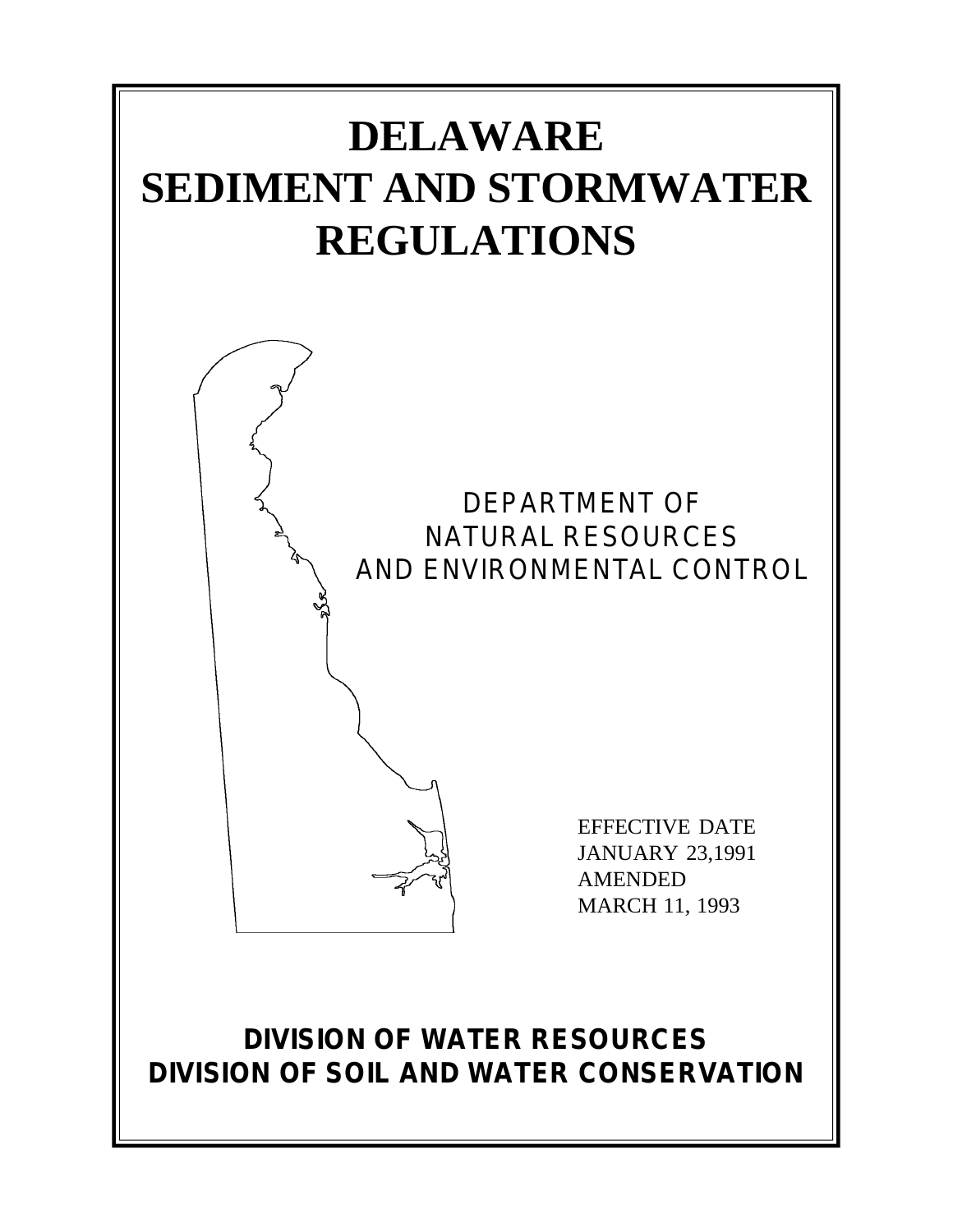## TABLE OF CONTENTS

|            |                                                                      | Page           |
|------------|----------------------------------------------------------------------|----------------|
| Section 1  | Scope                                                                | $\overline{2}$ |
| Section 2  | <b>Definitions</b>                                                   | 3              |
| Section 3  | Exemptions, Waivers, and Variances                                   | 6              |
| Section 4  | <b>Departmental Responsibilities</b>                                 | 8              |
| Section 5  | Criteria for Delegation of Program Elements                          | 10             |
| Section 6  | Permit Fees, Maintenance Fees, and<br><b>Performance Bonds</b>       | 13             |
| Section 7  | Criteria for Implementation of a Stormwater<br><b>Utility</b>        | 15             |
| Section 8  | <b>Permit Application and Approval Process</b>                       | 17             |
| Section 9  | Criteria for Designated Watersheds                                   | 19             |
| Section 10 | Specific Design Criteria and Minimum Standards<br>and Specifications | 23             |
| Section 11 | <b>General Permit Criteria</b>                                       | 30             |
| Section 12 | <b>Certified Construction Reviewer Requirements</b>                  | 31             |
| Section 13 | <b>Contractor Certification Program</b>                              | 33             |
| Section 14 | <b>Construction Review and Enforcement</b><br>Requirements           | 34             |
| Section 15 | <b>Maintenance Requirements</b>                                      | 37             |
| Section 16 | <b>Penalties</b>                                                     | 39             |
| Section 17 | Hearings                                                             | 40             |
| Section 18 | Severability                                                         | 41             |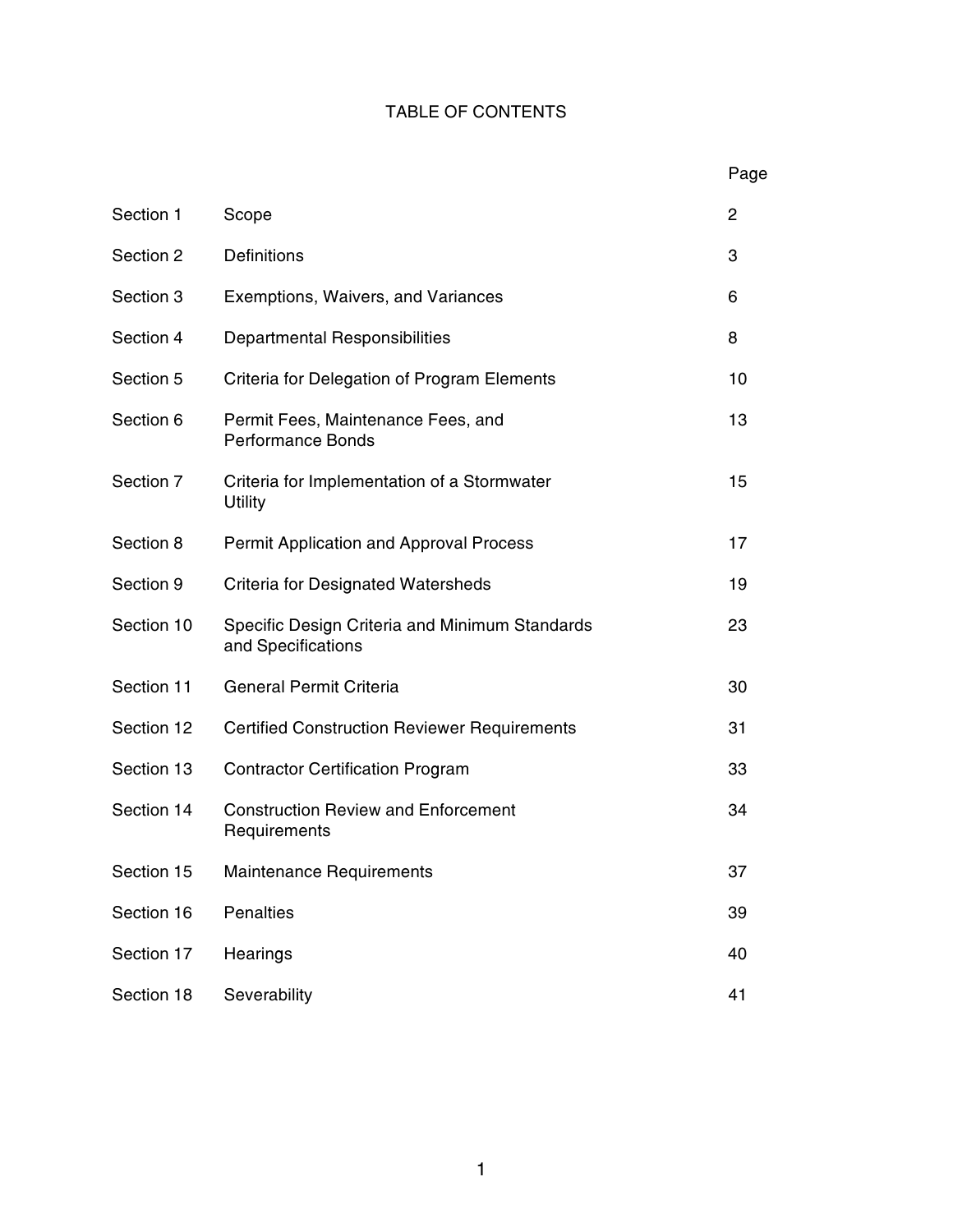#### Section 1 - Scope

- 1. Stormwater runoff may reasonably be expected to be a source of pollution to waters of the State, and may add to existing flooding problems. The implementation of a statewide sediment and stormwater program will prevent existing water quantity and water quality problems from becoming worse, and in some cases, reduce existing problems.
- 2. Sediment and stormwater approvals are required for land changes or construction activities for residential, commercial, silvicultural, industrial, or institutional land use which are not exempted or waived by these Regulations. Requirements under these Regulations do not apply to agricultural land management practices unless the Conservation District or the Department determines that the land requires a soil and water conservation plan, and the owner or operator of the land has refused either to apply to a Conservation District for the development of such a plan, or to implement a plan developed by a Conservation District.
- 3. The Department intends that, to the extent possible, the provisions of these Regulations be delegated to either the Conservation Districts, local governments, or other State agencies. Those program provisions which are subject to delegation include sediment and stormwater management plan approval, inspection during construction, post-construction inspection, and education and training. Initial consideration regarding delegation of program components shall be given to the Conservation Districts.
- 4. The implementation of a stormwater utility represents a comprehensive approach to program funding and implementation. The activities which may be undertaken by a stormwater utility include not only assessment, collection, and funding activities, but also carrying out provisions of adopted stormwater management plans. These provisions may include contracting for such services as project construction, project maintenance, project inspection, and enforcement of installation and maintenance requirements imposed with respect to approved land disturbing activities.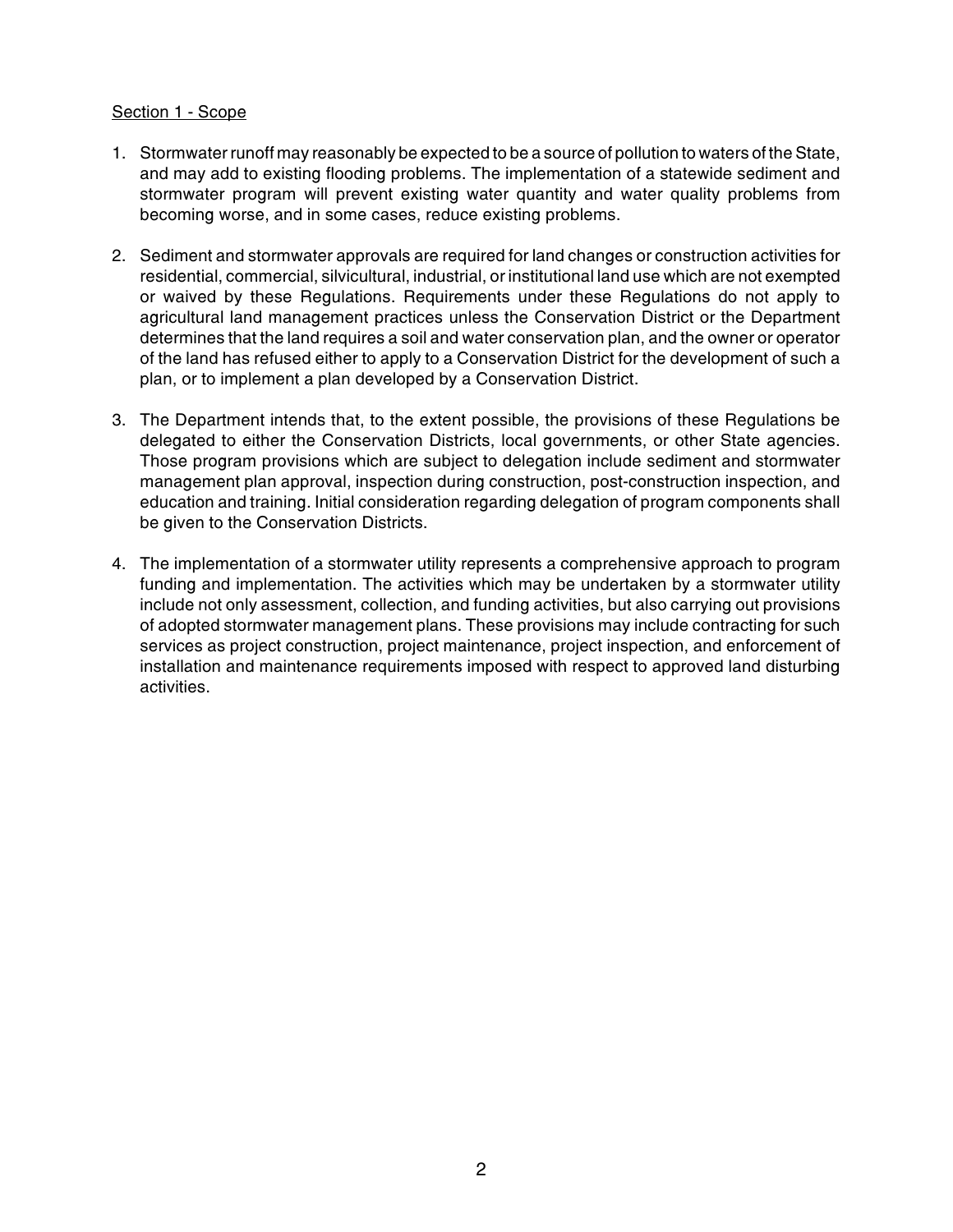#### Section 2 - Definitions

As used in these regulations, the following terms shall have the meanings indicated below:

- 1. "Adverse Impact" means a negative impact to land or waters resulting from a construction or development activity. The negative impact includes increased risk of flooding; degradation of water quality; increased sedimentation; reduced groundwater recharge; negative impacts on aquatic organisms; negative impacts on wildlife and other resources, and threatened public health.
- 2. "Agricultural Land Management Practices" means those methods and procedures generally accepted by the Conservation Districts and used in the cultivation of land in order to further crop and livestock production and conservation of related soil and water resources.
- 3. "Applicant" means a person, firm, or governmental agency who executes the necessary forms to obtain approval or a permit for a land disturbing activity.
- 4. "Appropriate Plan Approval Agency" means the Department, Conservation District, county, municipality, or State agency that is responsible in a jurisdiction for review and approval of sediment and stormwater management plans.
- 5. "As-Built Plans or Record Documents" means a set of engineering or site drawings that delineate the specific permitted stormwater management facility as actually constructed.
- 6. "Certified Construction Reviewer" means those individuals, having passed a Departmental sponsored or approved training course, who provide on-site inspection for sediment control and stormwater management in accordance with these regulations.
- 7. "Delegation" means the acceptance of responsibility by a Conservation District, county, municipality, or State agency for the implementation of one or more elements of the statewide sediment and stormwater management program.
- 8. "Department" means the Department of Natural Resources and Environmental Control.
- 9. "Designated Watershed or Subwatershed" means a watershed or subwatershed proposed by a Conservation District, county, municipality, or State agency and approved by the Department. The Department may establish additional requirements in these watersheds and subwatersheds due to existing water quantity or water quality problems. These requirements shall be implemented on an overall watershed or subwatershed master plan that is developed for water quality and/or water quantity protection.
- 10. "Detention Structure" means a permanent stormwater management structure whose primary purpose is to temporarily store stormwater runoff and release the stored runoff at controlled rates.
- 11. "Develop Land" means to change the runoff characteristics of a parcel of land in conjunction with residential, commercial, industrial, or institutional construction or alteration.
- 12. "Developer" means a person undertaking, or for whose benefit, activities covered by these regulations are commenced and/or carried out.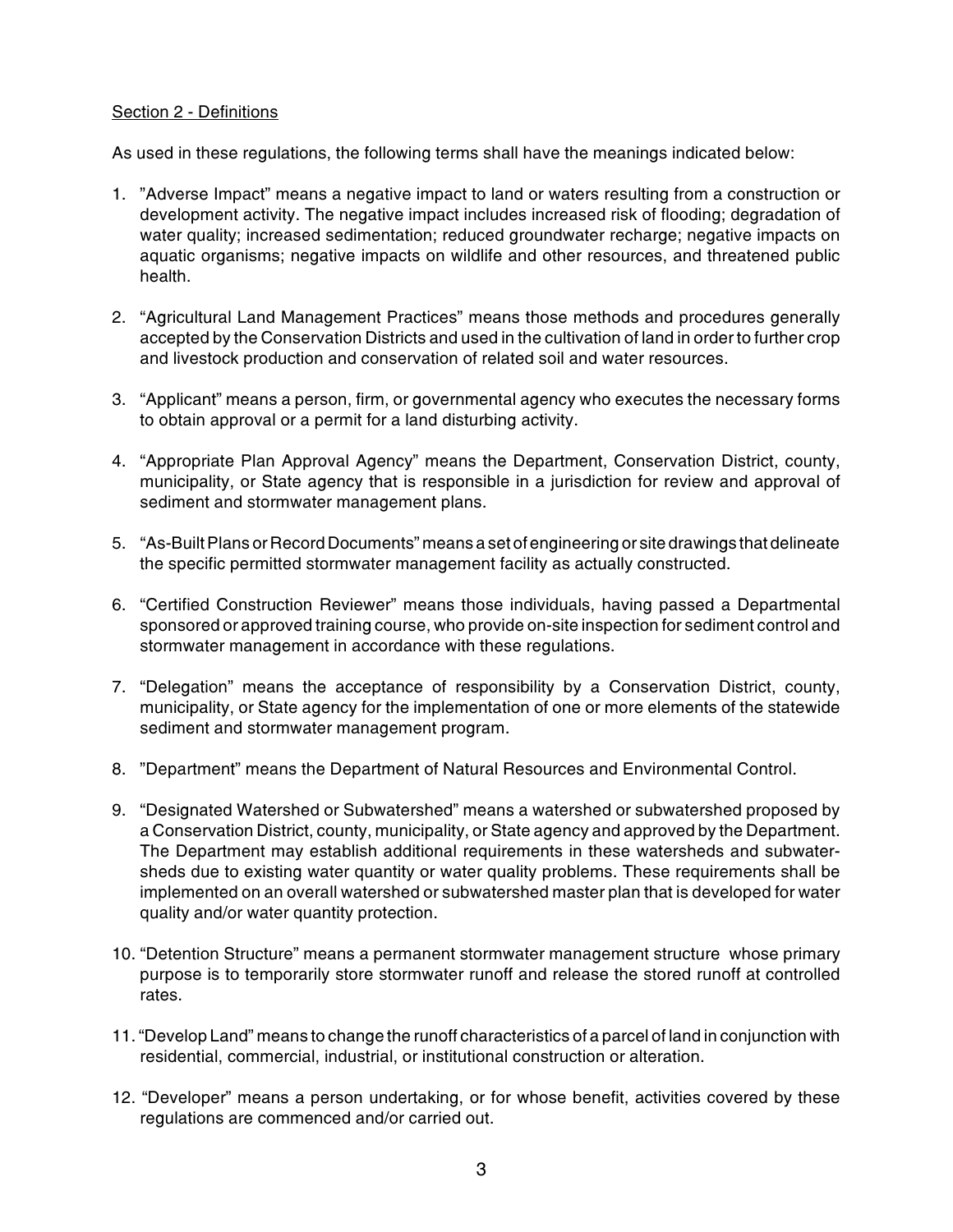- 13. "Drainage Area" means that area contributing runoff to a single point measured in a horizontal plane, which is enclosed by a ridge line.
- 14. "Easement" means a grant or reservation by the owner of land for the use of such land by others for a specific purpose or purposes, and which must be included in the conveyance of land affected by such easement.
- 15. "Erosion and Sediment Control" means the control of solid material, both mineral and organic, during a land disturbing activity, to prevent its transport out of the disturbed area by means of air, water, gravity, or ice.
- 16. "Exemption" means those land development activities that are not subject to the sediment and stormwater requirements contained in these regulations.
- 17. "Grading" means excavating, filling (including hydraulic fill) or stockpiling of earth materials, or any combination thereof, including the land in its excavated or filled condition.
- 18. "Infiltration" means the passage or movement of water through the soil profile.
- 19. "Land Disturbing Activity" means a land change or construction activity for residential, commercial, silvicultural, industrial, and institutional land use which may result in soil erosion from water or wind or movement of sediments or pollutants into State waters or onto lands in the State, or which may result in accelerated stormwater runoff, including, but not limited to, clearing, grading, excavating, transporting and filling of land.
- 20. "Off-site Stormwater Management" means the design and construction of a stormwater management facility that is necessary to control stormwater from more than one land disturbing activity.
- 21. "On-site Stormwater Management" means the design and construction of stormwater management practices that are required for a specific land disturbing activity.
- 22. "Person" means any State or federal agency, individual, partnership, firm, association, joint venture, public or private corporation, trust, estate, commission, board, public or private institution, utility, cooperative, municipality or other political subdivision of this State, any interstate body or any other legal entity.
- 23. "Redevelopment" means a land disturbance activity that alters the use of land but does not necessarily alter the pre-development runoff characteristics.
- 24. "Responsible Personnel" means a foreman or superintendent who is in charge of on-site clearing and land disturbing activities for sediment and stormwater control associated with a construction project.
- 25. "Sediment" means soils or other surficial materials transported and/or deposited by the action of wind, water, ice or gravity as a product of erosion.
- 26. "Sediment and Stormwater Management Plan" means a plan for the control of soil erosion, sedimentation, stormwater quantity, and water quality impacts resulting from any land disturbing activity.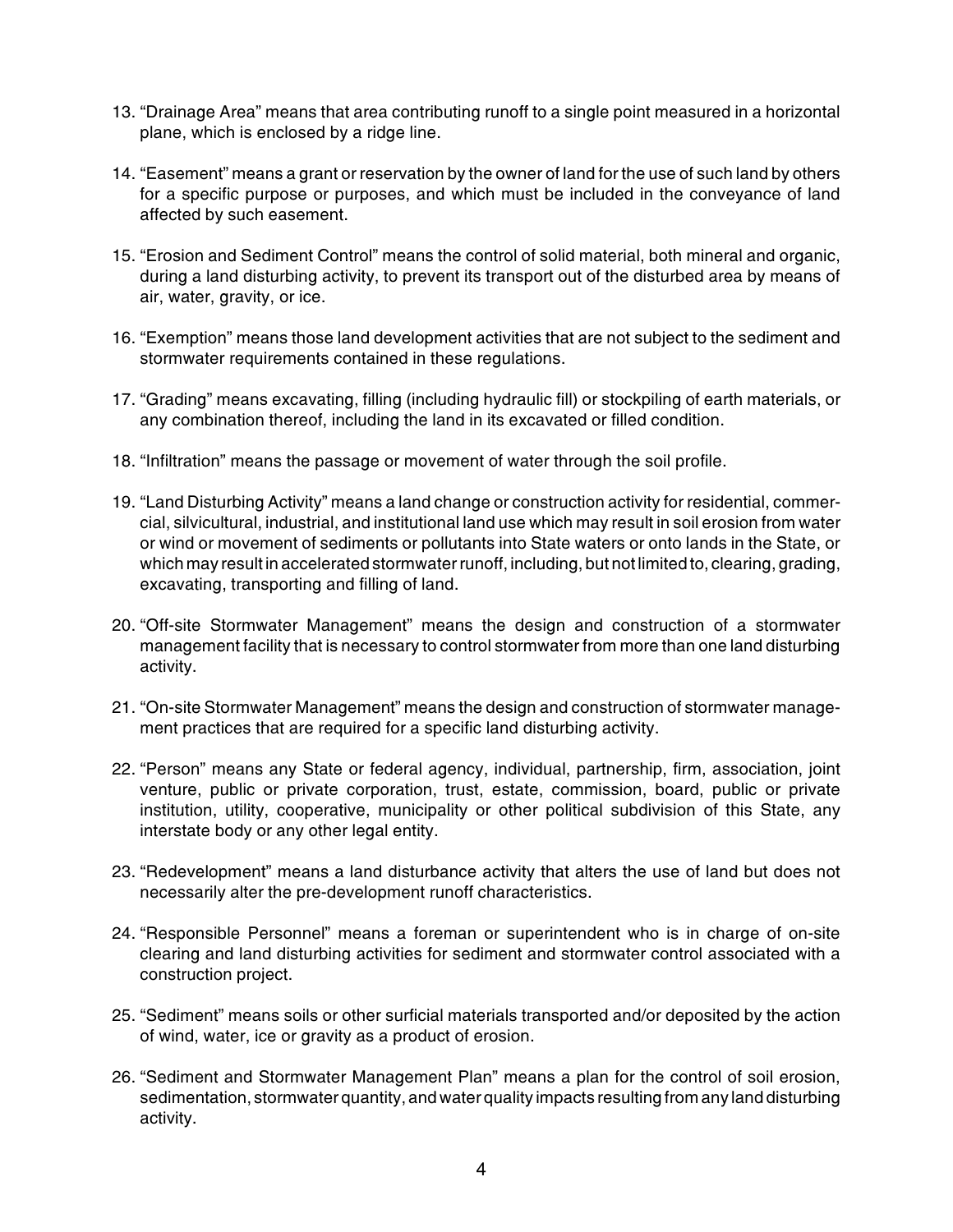- 27. "Stabilization" means the prevention of soil erosion by surface runoff or wind through the establishment of a soil cover through the implementation of vegetative or structural measures. Examples include, but are not limited to, straw mulch with temporary or permanent vegetation, wood chips, and stone or gravel ground cover.
- 28. "State Waters" means any and all waters, public or private, on the surface of the earth which are contained within, flow through or border upon the State or any portion thereof.
- 29. "Stormwater" means the runoff of water from the surface of the land resulting from precipitation or snow or ice melt.
- 30. "Stormwater Management" means:
	- A. for water quantity control, a system of vegetative, structural, and other measures that may control the volume and rate of stormwater runoff which may be caused by land disturbing activities or activities upon the land; and
	- B. for water quality control, a system of vegetative, structural, and other measures that control adverse effects on water quality that may be caused by land disturbing activities or activities upon the land.
- 31. "Stormwater Utility" means an administrative organization that has been established for the purposes of funding sediment control, stormwater management or flood control planning, design, construction, maintenance, and overall resource needs by authorized and imposed charges.
- 32. "Tidewater" means water that alternately rises and falls due to the gravitational attraction of the moon and sun and is under the regulatory authority of Delaware Code, Title 7, Chapter 72. Examples of tidewaters include the Atlantic Ocean, the Delaware Bay, and the Delaware Inland Bays.
- 33. "Variance" means the modification of the minimum sediment and stormwater management requirements for specific circumstances where strict adherence of the requirements would result in unnecessary hardship and not fulfill the intent of these regulations.
- 34. "Waiver" means the relinquishment from sediment and stormwater management requirements by the appropriate plan approval authority for a specific development on a case-by-case review basis.
- 35. "Water Quality" means those characteristics of stormwater runoff from a land disturbing activity that relate to the chemical, physical, biological, or radiological integrity of water.
- 36. "Water Quantity" means those characteristics of stormwater runoff that relate to the rate and volume of the stormwater runoff to downstream areas resulting from land disturbing activities.
- 37. "Watershed" means the total or partial drainage area contributing stormwater runoff to a single point.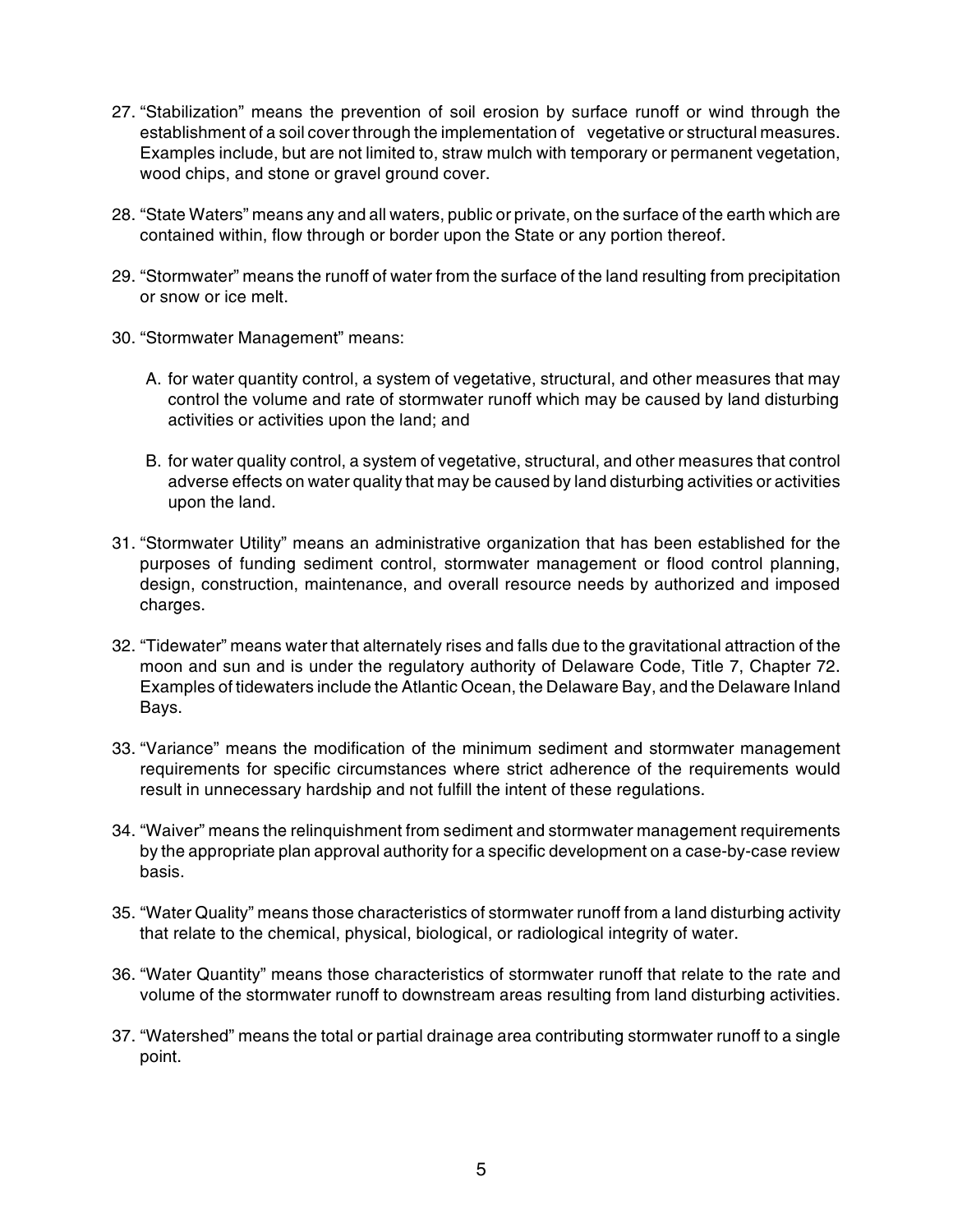#### Section 3 - Exemptions, Waivers, and Variances

- 1. The following activities are exempt from both sediment control and stormwater management requirements established by these regulations:
	- A. Agricultural land management practices, unless the local Conservation District or the Department determines that the land requires a new or updated soil and water conservation plan, and the owner or operator of the land has refused either to apply to a Conservation District for the development of such a plan, or to implement a plan developed by a Conservation District;
	- B. Developments or construction that disturb less than 5,000 square feet;
	- C. Land development activities which are regulated under specific State or federal laws which provide for managing sediment control and stormwater runoff. An example of this exemption would be specific permits required under the National Pollutant Discharge Elimination System when discharges are a combination of stormwater and industrial or domestic wastewater or which must comply with Parts 122, 123, and 124 of Title 40 of the Code of Federal Regulations. The Department shall ensure that all land developments which are regulated under specific State or federal laws are coordinated with delegated plan approval agencies to ensure compatibility of requirements
	- D. Projects which are emergency in nature that are necessary to protect life or property such as bridge, culvert, or pipe repairs and above ground or underground electric and gas utilities or public utility restoration. The emergency nature of a project may preclude prior plan review and approval, but subsequent inspection may necessitate sediment control or site stabilization in accordance with the provisions of this Chapter. The appropriate plan approval agency shall be notified orally or in writing within 48 hours of the initiation of such emergency activity.

The appropriate plan approval agency shall determine and approve of the emergency nature of a project. If the nature of the emergency will require more than 120 days to accomplish construction, formal approval shall be obtained for sediment control and stormwater management. These activities must still comply with other State, federal, and local requirements.

- 2. Appropriate Plan Approval Agencies may grant waivers from the stormwater management requirements of these regulations for individual developments provided that a written request is submitted by the applicant containing descriptions, drawings, and any other information that is necessary to evaluate the proposed development. A separate written waiver request shall be required if there are subsequent additions, extensions, or modifications which would alter the approved stormwater runoff characteristics to a development receiving a waiver.
	- A. A project may be eligible for a waiver of stormwater management for both quantitative and qualitative control if the applicant can demonstrate that:
		- (1) The proposed project will return the disturbed area to a pre-development runoff condition and the pre-development land use is unchanged at the conclusion of the project; or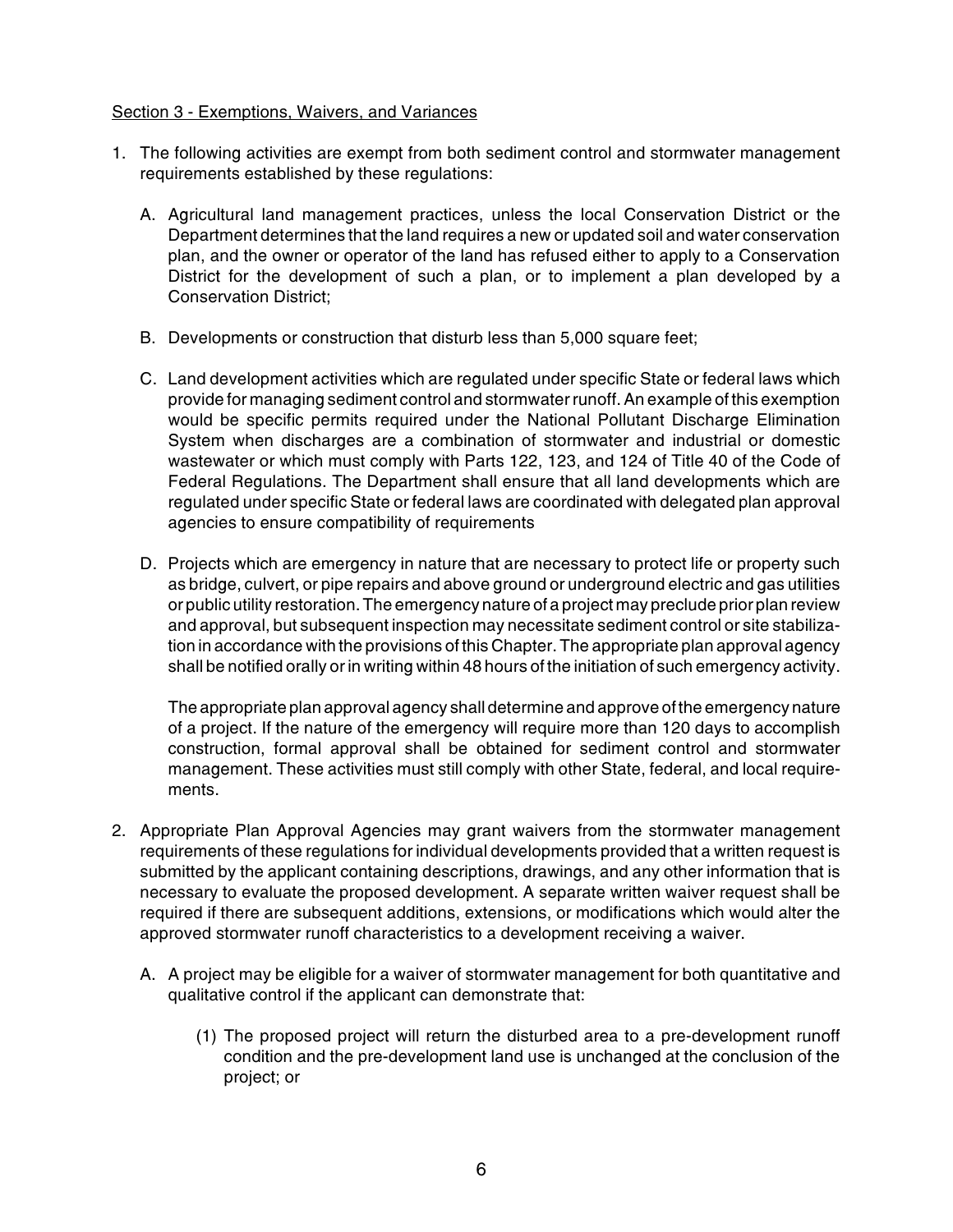- (2) The proposed project consists of a linear disturbance of less than six (6) feet in width; or
- (3) The project is for an individual residential detached unit or agricultural structure, and the total disturbed area of the site is less than one acre; or
- (4) The proposed project is for agricultural structures in locations included in current soil and water conservation plans that have been approved by the appropriate Conservation District.
- B. A project may be eligible for a waiver or variance of stormwater management for water quantity control if the applicant can demonstrate that:
	- (1) The proposed project will not generate an increase in the 2-year post-development peak discharge rate of more than ten (10) percent above the 2-year pre-development peak discharge rate and will have no adverse impact on the receiving wetland, watercourse, or waterway; or
	- (2) Provisions will be made or exist for a nonerosive conveyance system to tidewater by either a closed drainage system or by open channel flow that has adequate capacity to contain the runoff events being considered as a requirement of these regulations; or
	- (3) The location of a project within a watershed would aggravate downstream flooding by the imposition of peak control requirements.
- 3. The plan approval agency may grant a written variance from any requirement of these regulations if there are exceptional circumstances applicable to the site such that strict adherence to the provisions of these regulations will result in unnecessary hardship and not fulfill the intent of these regulations. A written request for variance shall be provided to the plan approval agency and shall state the specific variances sought and the reasons for their granting. The plan approval agency shall not grant a variance unless and until sufficient specific reasons justifying the variance are provided by the applicant.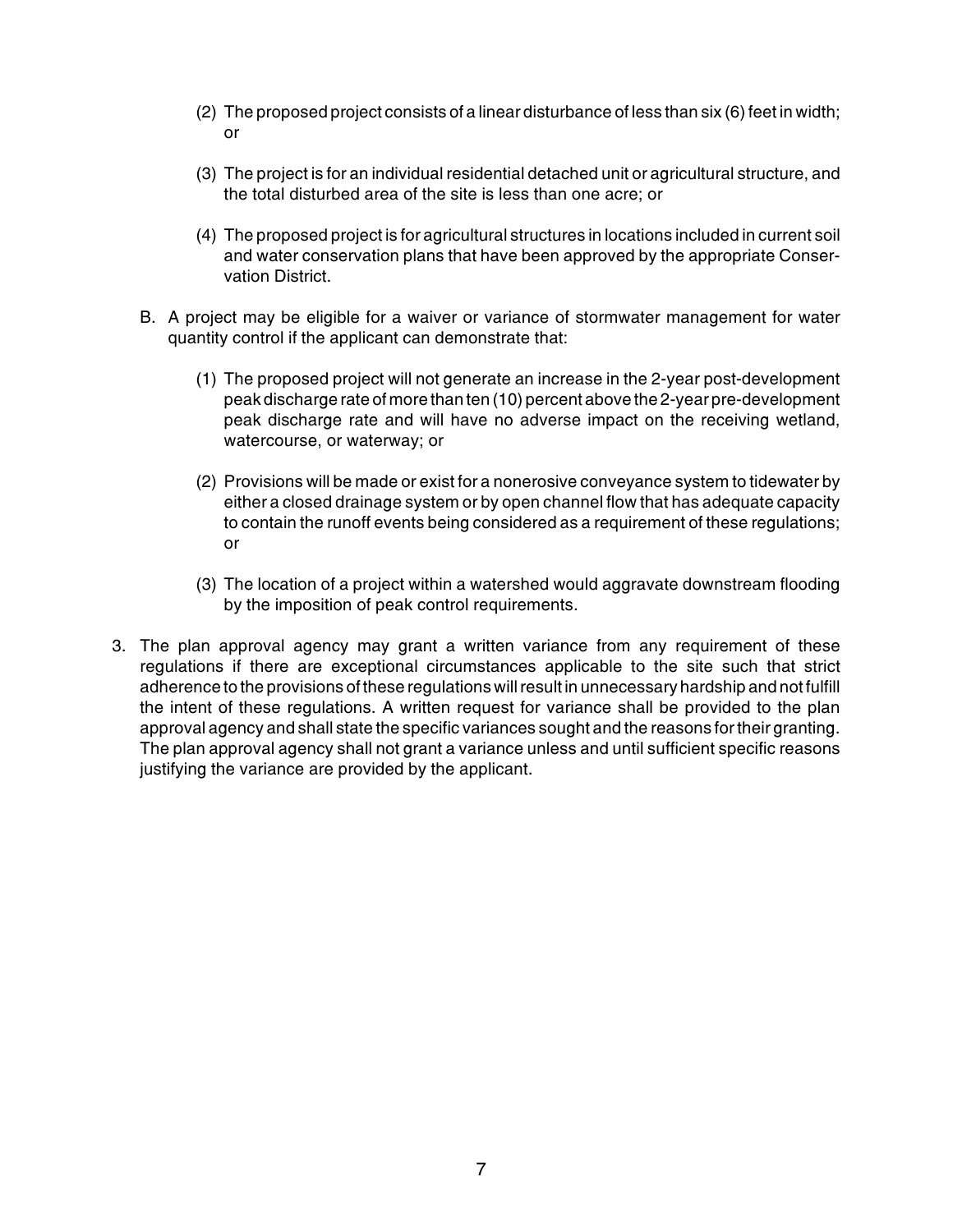#### Section 4 - Departmental Responsibilities

- 1. The Department is responsible for the implementation and supervision of the sediment and stormwater program which is established by Chapter 40, Title 7, Delaware Code. This responsibility shall include, but not be limited to, the authority to:
	- A. Provide technical and other assistance to Conservation Districts, counties, municipalities, federal, and State agencies in implementing this Chapter;
	- B. Develop and publish, as regulation components, minimum standards, guidelines and criteria for delegation of sediment and stormwater program components, and model sediment and stormwater ordinances for use by Conservation Districts, counties, State agencies, and municipalities;
	- C. Review the implementation of all components of the statewide sediment and stormwater management program that have been delegated to either the Conservation Districts, counties, municipalities, or other State agencies in reviews to be accomplished at least once every three years;
	- D. Require that appropriate sediment and stormwater management provisions be included in all new erosion and sediment control plans developed pursuant to these regulations;
	- E. Cooperate with appropriate agencies of the United States or other states or any interstate agency with respect to sediment control and stormwater management;
	- F. Conduct studies and research regarding the causes, effects, and hazards of stormwater and methods to control stormwater runoff;
	- G. Conduct and supervise educational programs with respect to sediment control and stormwater management;
	- H. Require the submission to the Department of records and periodic reports by Conservation Districts, tax ditch organizations, county, and municipal agencies as may be necessary to carry out these regulations;
	- I. Review and approve designated watersheds;
	- J. Establish a maximum life of three years for the validation of approved plans. These regulations shall specify variances which expand this time limitation in specific situations; and
	- K Establish a means of communication, such as a newsletter, so that information regarding program development and implementation can be distributed to interested individuals.
- 2. Matters of policy, procedures, standards, criteria, approvals, inspection, or enforcement relating to the Sediment and Stormwater Chapter shall be established by the Department subject to the jurisdiction of the Secretary of the Department. Sediment and stormwater programs or portions of programs which are delegated to the Conservation Districts, counties, municipalities, or State agencies shall include sediment and stormwater criteria consistent with the standards, procedures, and regulations of the Department.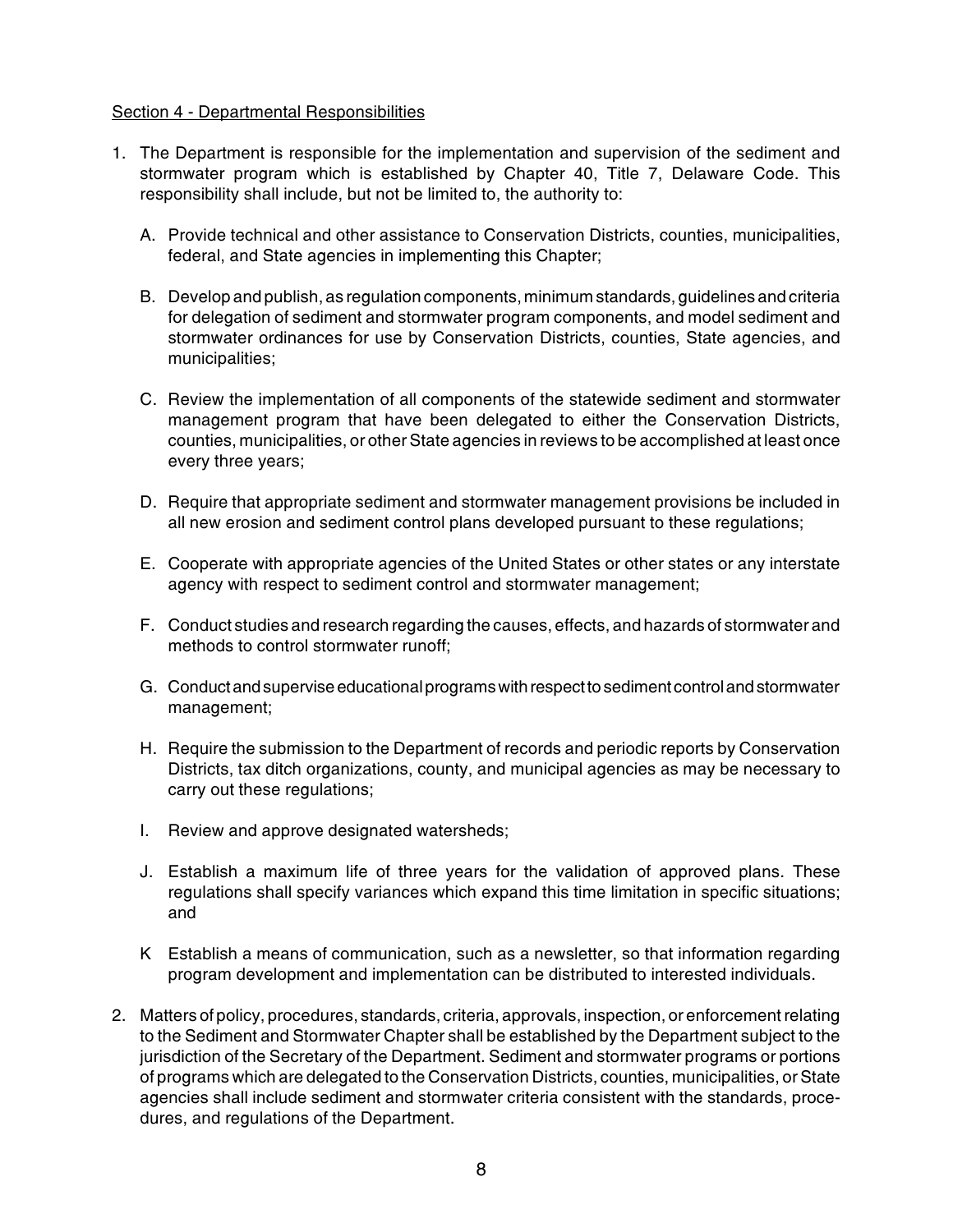A variation of requirements by the delegated agency on a specific watershed will not be valid unless approved by the Department. All State and federal development in the watershed shall be reviewed subject to the same variations and requirements by the delegated State agency or Department as appropriate.

3. In situations where public notification and comment are required before an action is taken by the Department, the Regulatory Advisory Committee shall have an opportunity to review the proposed Departmental action and provide input to the Department regarding the action.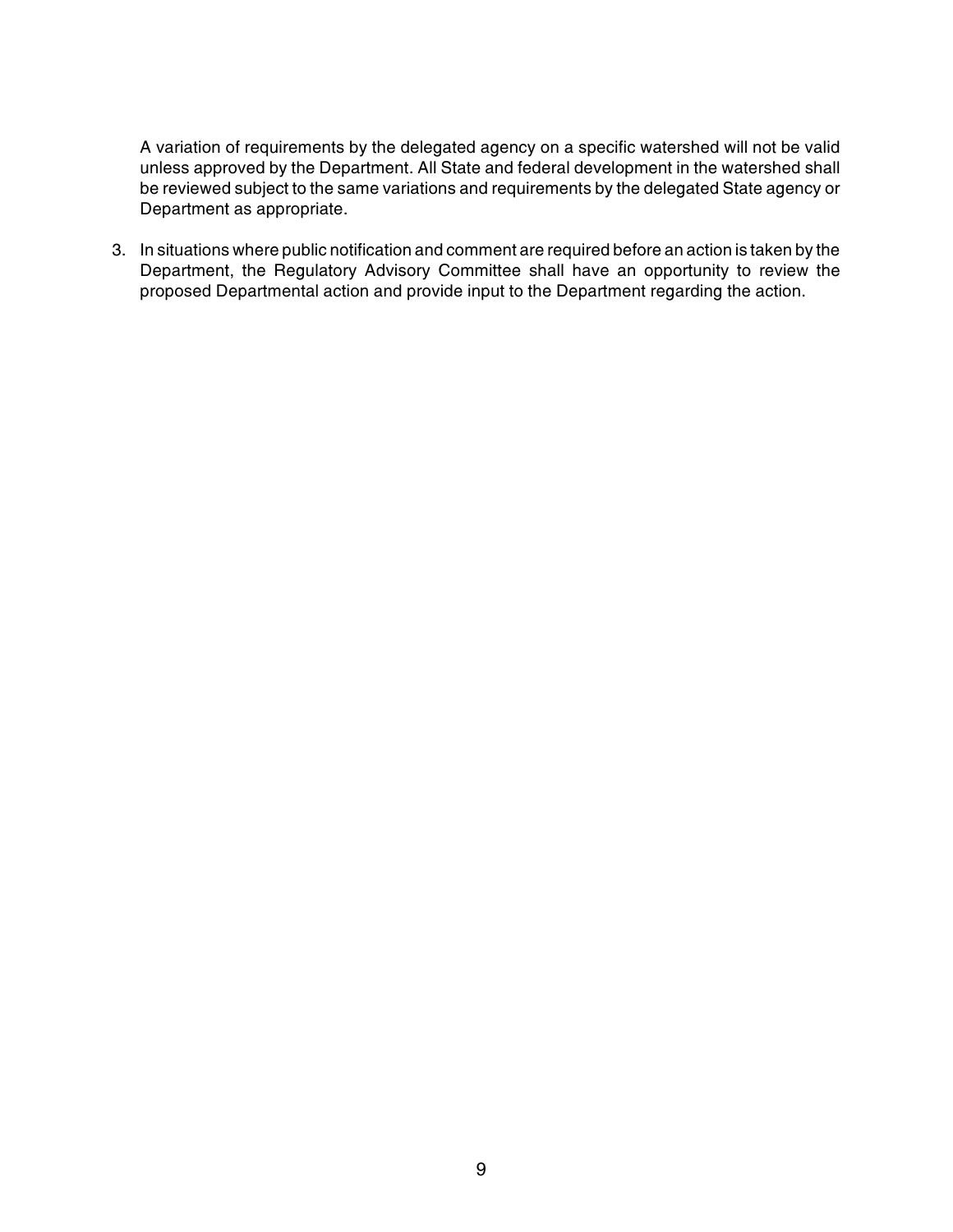## Section 5 - Criteria for Delegation of Program Elements

- 1. Conservation Districts, counties, municipalities, and State agencies may seek delegation of four program elements relating to the implementation of the statewide sediment and stormwater program. Delegation may be granted by the Secretary for review and approval of sediment and stormwater management plans, inspection during construction, subsequent maintenance inspection, and education and training. Program elements that are delegated shall be implemented according to Chapter 40 and these regulations.
- 2. The Secretary, or his designee, shall grant delegation of one or more program elements to any Conservation District, county, municipality, or State agency seeking delegation that is found capable of providing compliance with Chapter 40 and these regulations. The final decision regarding delegation shall be made only after an opportunity has been provided for public review and comment. Initial consideration regarding delegation of program elements shall be given to the Conservation Districts. The Conservation Districts, having unique capabilities and area wide responsibilities are in ideal positions to coordinate and implement local sediment and stormwater programs.
- 3. Requests for delegation of more than one program element may be accomplished by the submission of one request for all the elements requested. A concern by the Department over one element will not jeopardize delegation of other requested program elements.
- 4. To be considered capable of providing compliance with Chapter 40 and these regulations, applications for delegation of program elements shall contain the following requisite items.
	- A. Requests for delegation of plan approval responsibility shall include the following information:
		- (1) Ordinance or program information detailing the plan approval process,
		- (2) Plan review check lists and plan submission requirements,
		- (3) Sediment and stormwater criteria, including waiver and variance procedures, that meet minimum standards established by these regulations,
		- (4) Assurance of adequate personnel allocations and expected time frames for plan review which meet the requirements of Section 8(9), and
		- (5) Assurance that plan reviewers will attend Departmental training programs in related fields such as wetlands identification, subaqueous permits requirements, etc.
	- B. Requests for delegation of inspection during construction shall include the following information:
		- (1) Inspection and referral procedures,
		- (2) Time frames for inspection of active land disturbing activities,
		- (3) Inspection forms,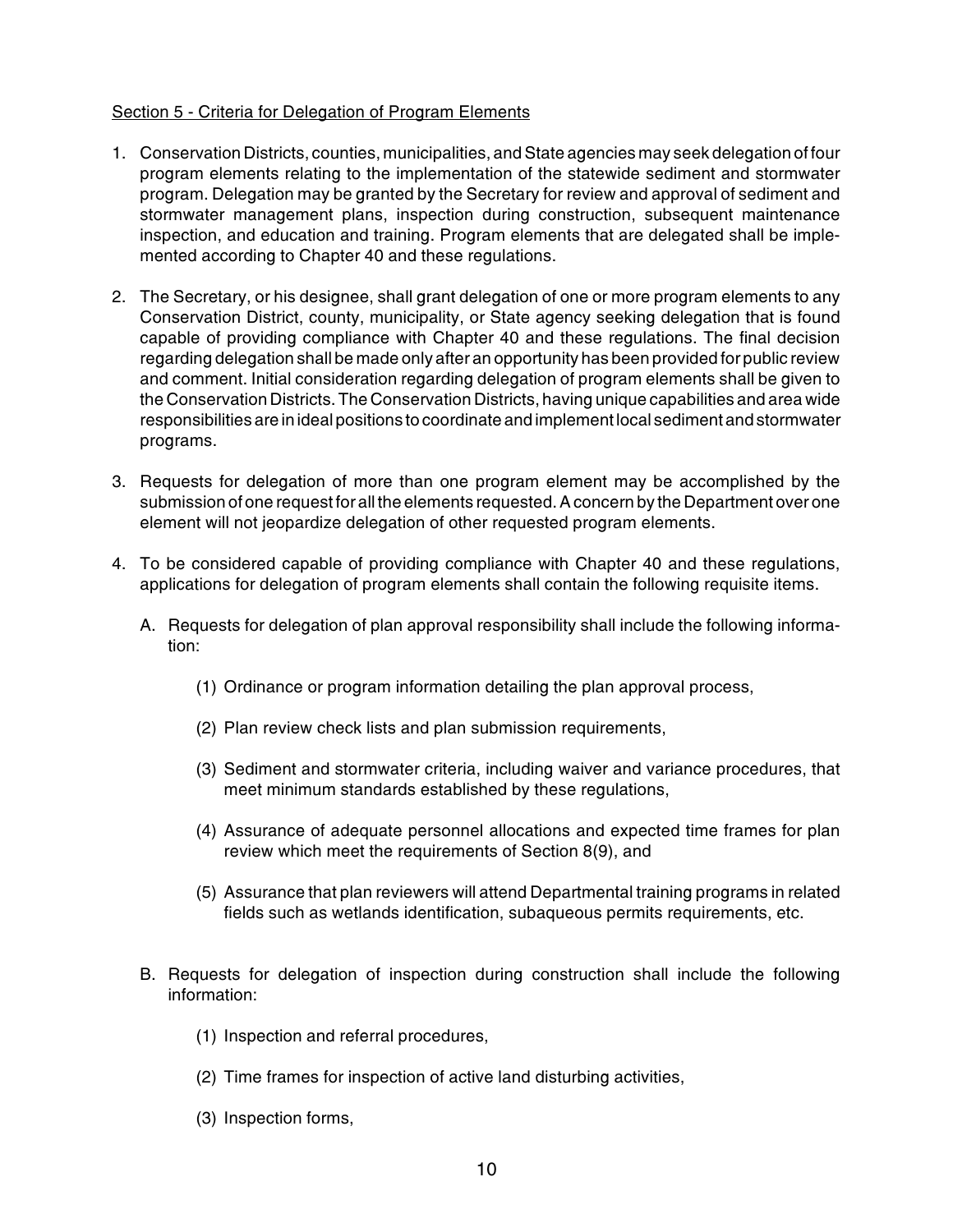- (4) Assurance of adequate personnel allocations or a timetable to obtain adequate personnel,
- (5) Criteria for the Certified Construction Reviewer if utilized, and
- (6) Procedures and time frames for processing complaints.
- C. Requests for delegation of maintenance inspection responsibility shall include the following information:
	- (1) Inspection and referral procedures,
	- (2) Inspection forms,
	- (3) Time frames, not exceeding one year, for inspection of completed stormwater management structures, and
	- (4) Assurance of adequate personnel allocation or a timetable to obtain adequate personnel.
- D. Requests for delegation of education and training responsibility shall include the following information:
	- (1) Types of educational and training activities to be accomplished,
	- (2) Frequency of activities,
	- (3) Names and backgrounds of those individuals conducting the training, and
	- (4) Procedures and timetables to notify the Department of educational programs.
- 5. A Conservation District, county, municipality, or State agency which has been granted delegation of one or more program elements may establish alternative requirements which are compatible with or are more stringent than Departmental requirements. These alternative requirements may be implemented only when prior Departmental approval has been granted. These alternative requirements shall apply in lieu of the provisions of these regulations in the specific program element that has been delegated. Alternative requirements shall be implemented only after public notice has been provided which would allow for public review and comment prior to Departmental approval.
- 6. Delegation of authority for one or more program elements may be granted for a maximum time frame of three years. After three years a new application to the Department must be made. Over the time frame for which delegation has been granted, the Department will evaluate delegation implementation, coordinate review findings with the delegated authority, and determine if the new delegation should be granted.
- 7. A Conservation District, county, municipality, or State agency requesting or renewing delegation shall submit a written request to the Secretary on or before January 1 of the year immediately preceding the fiscal year for which delegation or renewal of delegation is sought.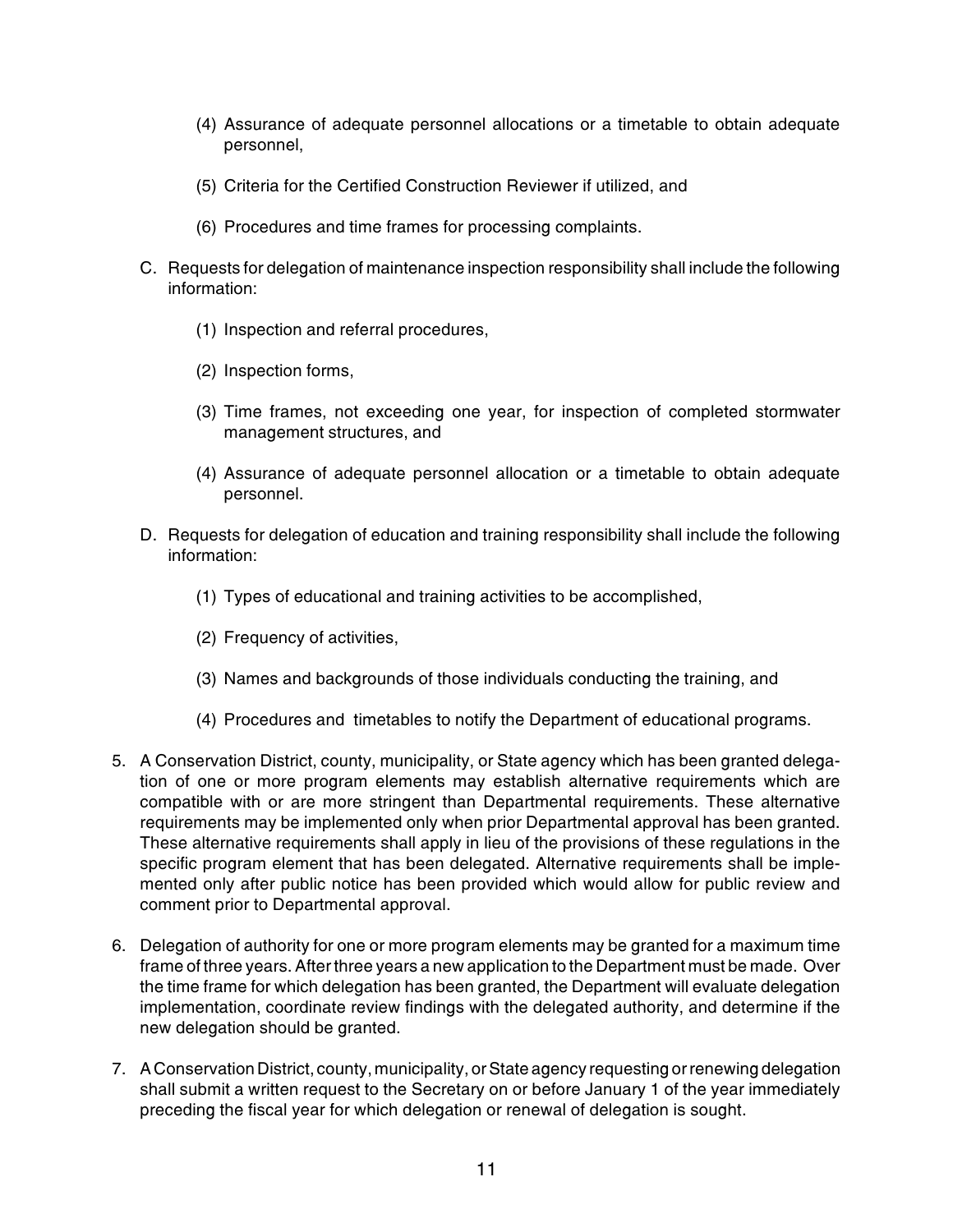- 8. The Secretary shall, in writing, grant or deny delegation on or before April 1 of the year during which delegation is sought. The Secretary may not deny a requested delegation unless opportunity has been afforded to the appropriate officials to present arguments. Delegation shall be effective July 1 of that year and extend no more than three years, unless renewed. In the event that the Department does not act on the renewal request by April 1, the delegated authority submitting the request would be entitled to continue operating for a subsequent three year time period unless action is taken by the Department to suspend the program.
- 9. If the Secretary determines that a delegated program falls below acceptable standards established by these regulations, delegation may be suspended after opportunity is afforded for a hearing. During a period of suspension, the program element shall revert to the Department for implementation. Funds set aside by a delegated agency, that were collected through fees established by the plan approval agency, shall be transferred to the Department for use if delegation is suspended.
- 10. A delegated authority may sub-delegate program elements, with Departmental concurrence, to a stormwater utility or other responsible entity or agency.
- 11. The Department shall maintain, and make available upon request, a listing of the current status of delegation for all jurisdictions within the State.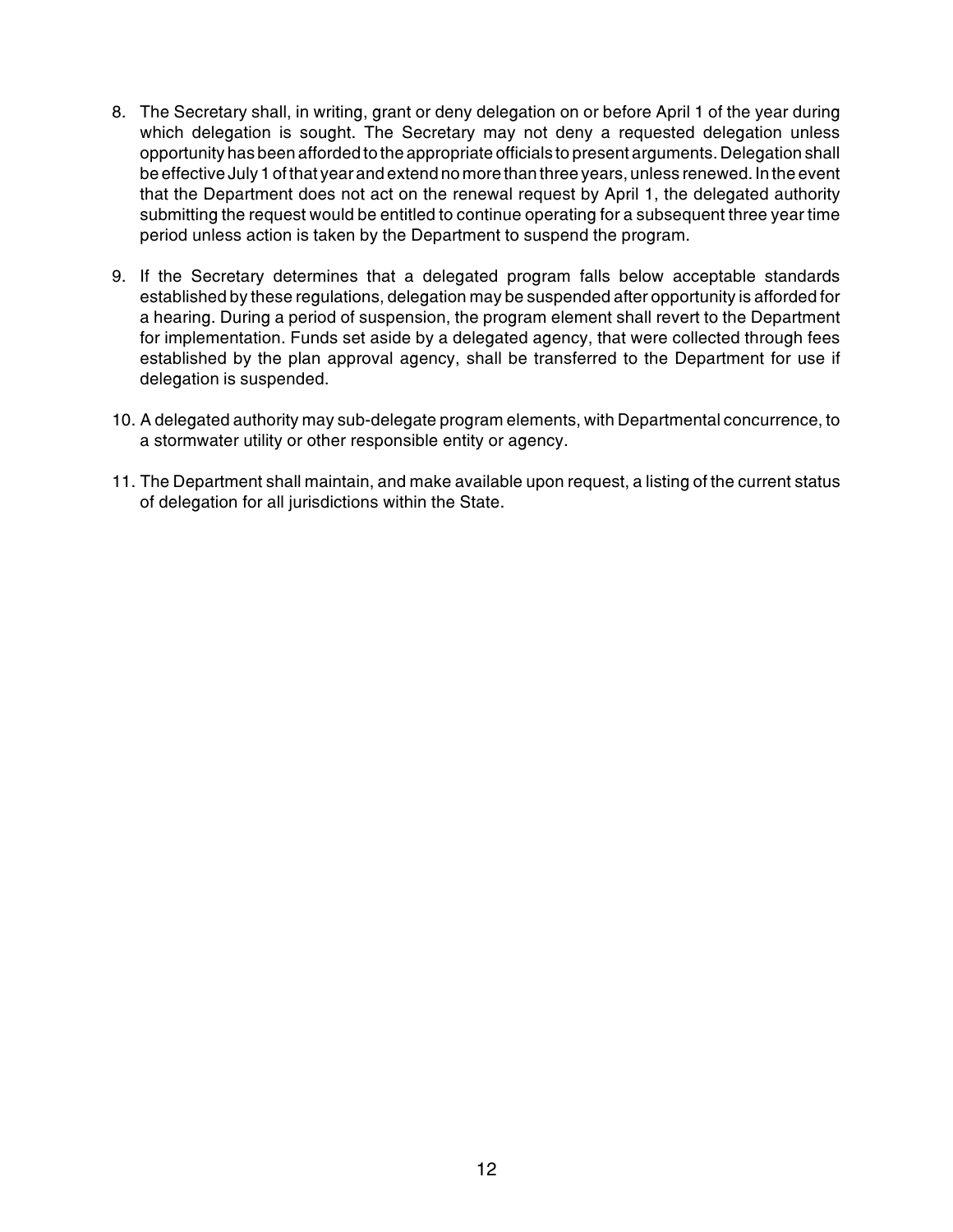#### Section 6 - Permit Fees, Maintenance Fees, and Performance Bonds

- 1. The establishment of permit fees, not involving stormwater utilities, shall be in accordance with the following items:
	- A. Delegation of program elements will depend, to a large extent, on funding and personnel commitments. If the delegated jurisdiction has a source of funding that is provided through State General or local revenues, then the implementation of the delegated component will not necessitate the imposition of a permit fee to cover the cost of the delegated program component.
	- B. In the event that one component of an overall sediment and stormwater management program is not funded through the use of general or special funds, a non-refundable permit fee will be collected at the time that the sediment and stormwater management plan or application for waiver or variance is submitted or approved. The permit fee will provide for the unfunded costs of plan review, administration and management of the permitting office, construction review, maintenance inspection, and education and training. The plan review or permit approval agency, whether delegated or the Department, shall be responsible for the collection of the permit fee.

Unless all program elements in a county or municipality have been delegated to a single agency, the funds collected not supporting the plan review function shall be distributed to the appropriate agencies.

- C. The number of needed personnel and the direct and indirect expenses associated with those personnel shall be developed by the agencies requesting delegation in a specific jurisdiction in conjunction with and with the concurrence of the Department. Those expenses will then form the basis for determining unit plan approval costs.
- D. Prior to plan approval, a fee may be assessed by the appropriate plan approval agency for those activities approved prior to July 1, 1991 for which construction will initiate after July 1, 1991.
- E. Where the Department becomes the designated plan approval agency, the Department may assess a plan review and construction review fee. That fee shall not exceed \$80.00 per disturbed acre per project.
- F. The use of Certified Construction Reviewers for sediment control and the submission of "As Built or Record Document" certification regarding stormwater management construction may reduce the inspection requirements for the delegated agency but may not eliminate that inspection requirement. Periodic overview inspections will still be necessary to ensure construction management.
- 2. The imposition of a financial guarantee, based on existing local authority, may be required by the plan approval agency to ensure that construction of the stormwater management practices was accomplished according to the approved sediment and stormwater management plan. The developer, when required, shall submit to the plan approval agency a surety or cash bond, or irrevocable letter of credit prior to the issuance of any building or grading permit for construction of any land disturbing activity that requires a stormwater management facility.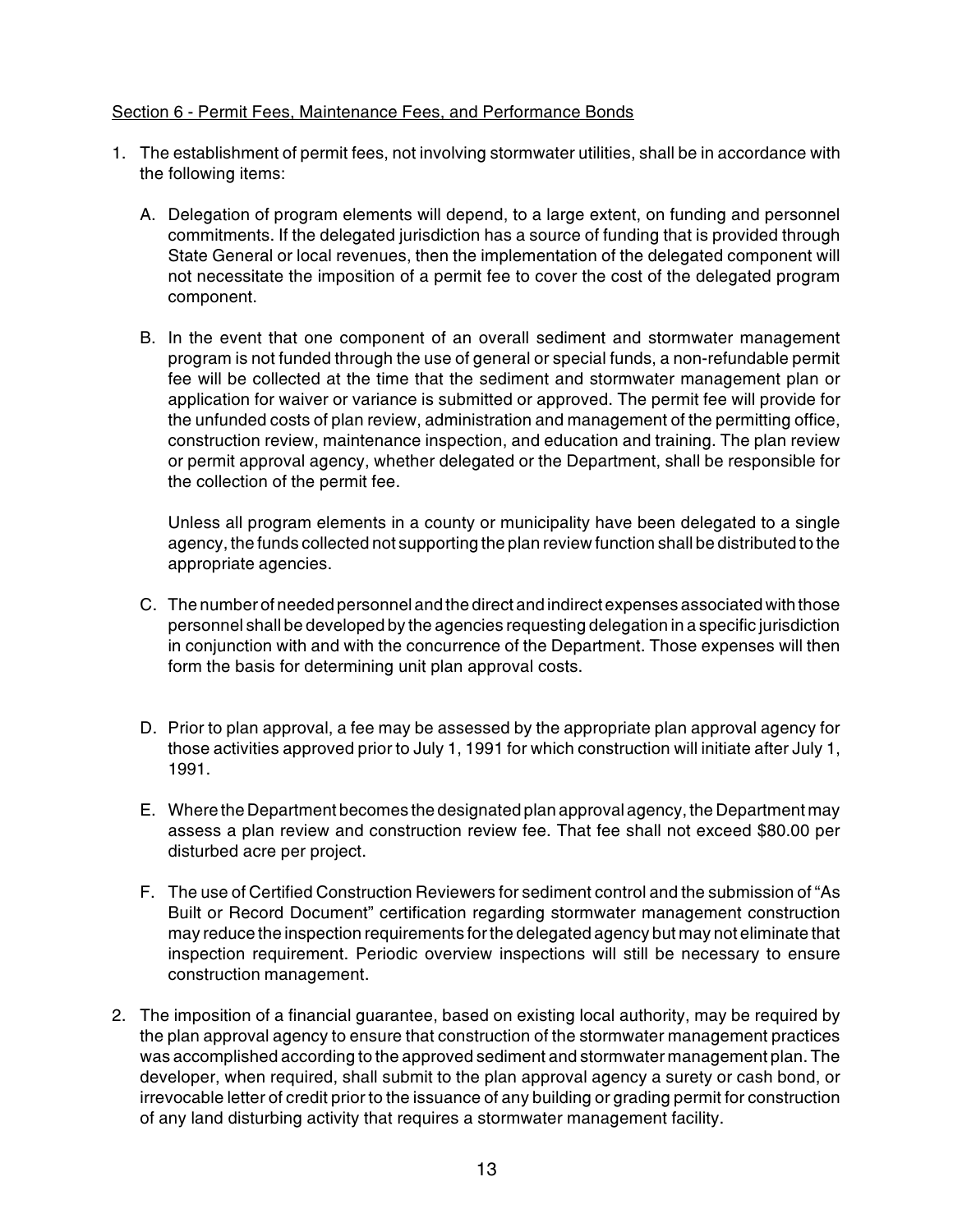The amount of the security shall not exceed 150% of the total estimated construction cost of the stormwater management facility. The financial guarantee so required shall include provisions relative to forfeiture for failure to complete work specified in the approved stormwater management plan, compliance with all the provisions of these regulations, and other applicable laws and regulations, and any time limitations. The financial guarantee, fully or partially, shall not be released without a final inspection of the completed work and, when required, after submission of "As Built or Record Document" plans, and after written confirmation by the design engineer that construction was accomplished according to the approved plans. A partial release of the financial guarantee shall be allowed only to the extent that the work already accomplished would warrant such release.

3. A maintenance fee may be required on approvals granted for stormwater management structures that will be maintained by a Conservation District, county, or municipality. A fee mechanism shall be established prior to the final release of any required financial guarantee or final approval of the completed stormwater management structure by the designated construction review agency.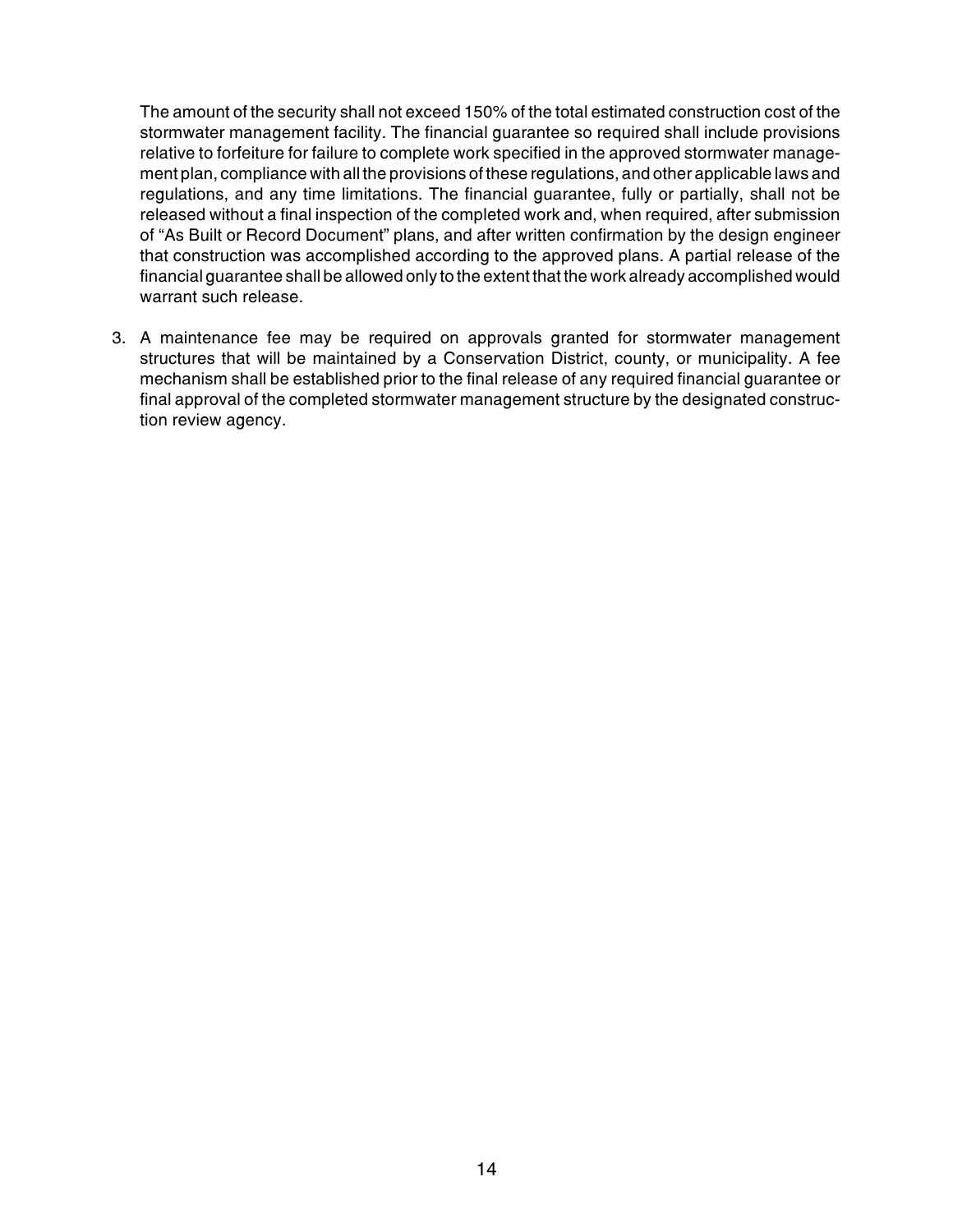#### Section 7- Criteria for Implementation of a Stormwater Utility

The implementation of a stormwater utility will necessitate the development of a local utility ordinance prior to its implementation. There are essential components that an ordinance must contain to function as a funding mechanism for stormwater management and those components shall include, but not be limited to, the following items:

- 1. The financing of a stormwater utility with a user charge system must be reasonable and equitable so that each user of the stormwater system pays to the extent to which the user contributes to the need for the stormwater system, and that the charges bear a substantial relationship to the cost of the service. The use of county and municipal taxpayer rolls and accounting systems are allowed for the assessment and collection of fees.
- 2. The intent of the utility must be clearly defined regarding program components that are to be funded through the utility. Those components may include but not be limited to the following activities:
	- A. Preparation of long range watershed master plans for stormwater management,
	- B. Annual inspections of all stormwater management facilities, both public and private,
	- C. Undertaking regular maintenance, through contracting or other means, of stormwater management structures that have been accepted for maintenance,
	- D. Plan review and inspection of sediment control and stormwater management plans and practices, and
	- E. Retrofitting designated watersheds, through contracting or other means, to reduce existing flooding problems or to improve water quality.
- 3. The authority for the creation of the stormwater utility and the imposition of charges to finance sediment and stormwater activities is conferred in Chapter 40, Title 7, Delaware Code. The application of a stormwater utility by means of a local ordinance shall not be deemed a limitation or repeal of any other powers granted by State statute.
- 4. The creation of a stormwater utility shall include the following components:
	- A. The boundaries of the utility, such as watersheds or jurisdictional boundaries as identified by the local governing body,
	- B. The creation of a management entity,
	- C. Identification of stormwater problems,
	- D. Method for determining utility charges,
	- E. Procedures for investment and reinvestment of funds collected, and
	- F. An appeals or petition process.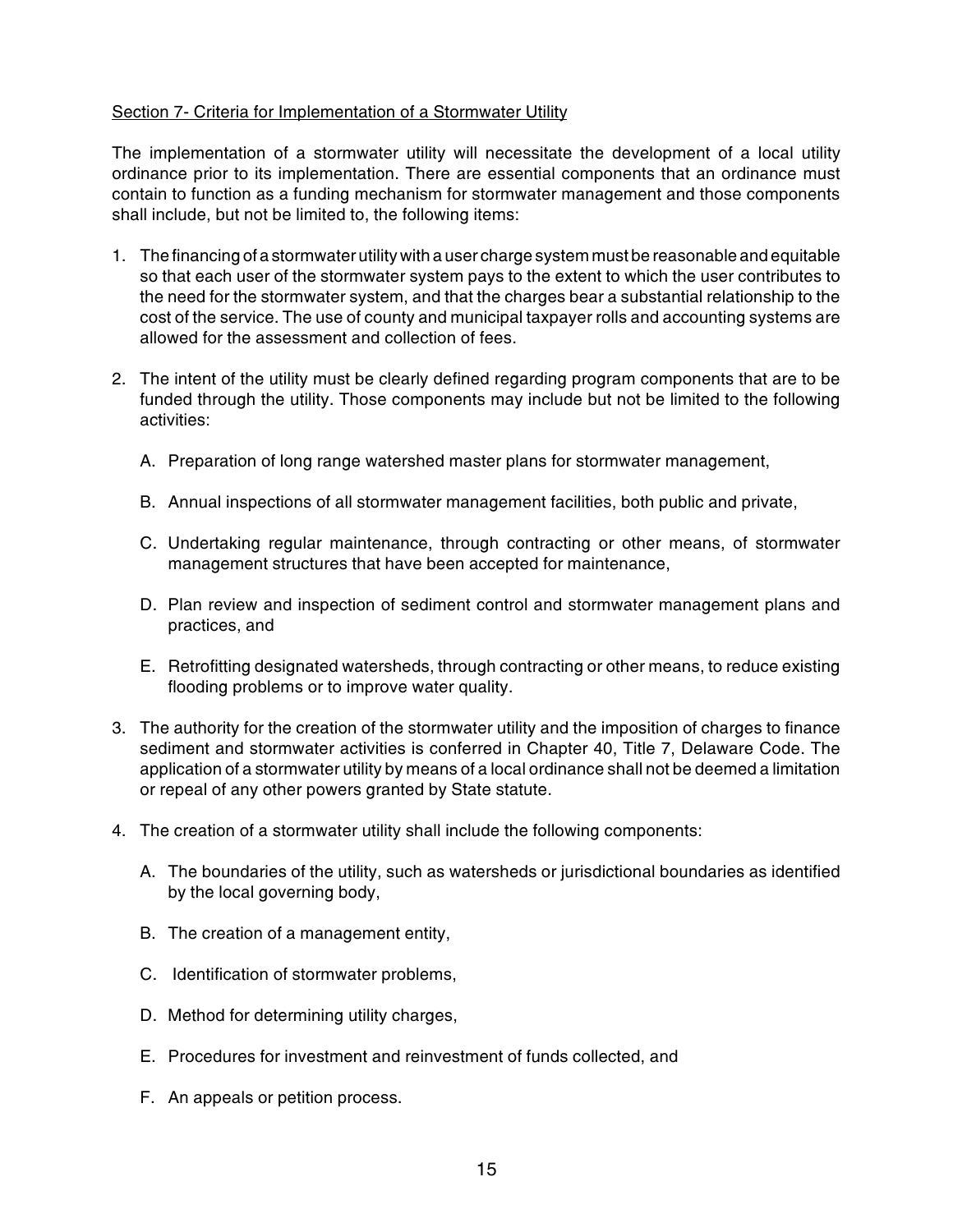5. As established by local ordinance, the local governing agency shall have responsibility for implementing all aspects of the utility including long range planning, plan implementation, capital improvements, maintenance of stormwater facilities, determination of charges, billing, and hearing of appeals and petitions. The local agency also will have responsibility for providing staff support for utility implementation.

In the event that an agency or department other than the one in which the utility is located is best equipped to undertake a particular task, the local governing agency shall ensure that appropriate interagency charges are determined such that all costs of stormwater management are reflected in the utility budget and that utility charges finance all aspects of stormwater management.

- 6. With respect to new stormwater management facilities constructed by private developers, the local governing agency shall develop criteria for use in determining whether these will be maintained by the utility or by the facility owner. Such criteria may include whether the facility has been designed primarily to serve residential users and whether it has been designed primarily for purposes of stormwater management. In situations where it is determined that public maintenance is not preferable, standards shall be developed to ensure that inspection of facilities occurs annually and that facilities are maintained as needed.
- 7. The use of charges is limited to those purposes for which the utility has been established, including but not limited to: planning; acquisition of interests in land including easements; design and construction of facilities; maintenance of the stormwater system; billing and administration; and water quantity and water quality management, including monitoring, surveillance, private maintenance inspection, construction inspection, and other activities which are reasonably required.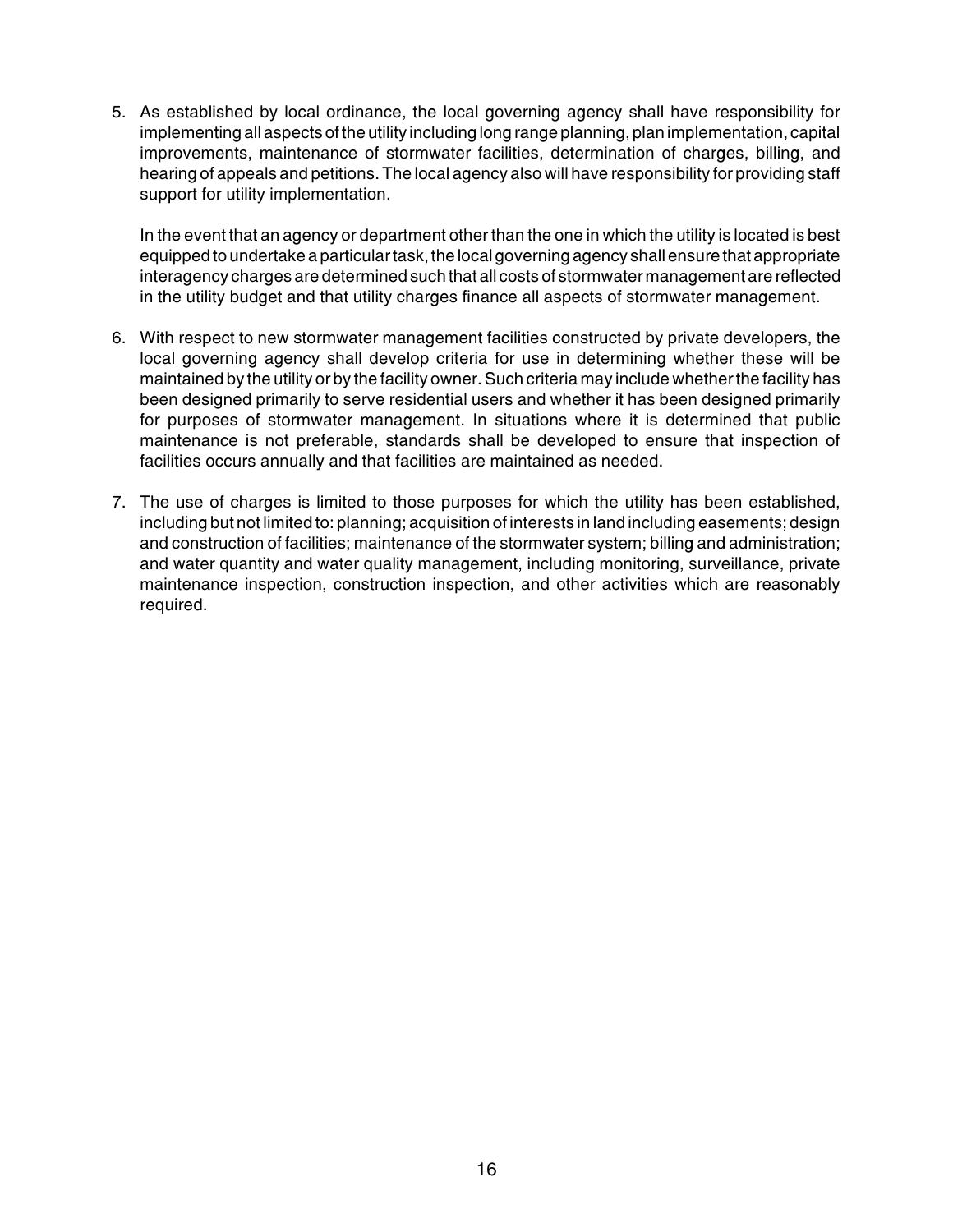### Section 8 - Permit Application and Approval Process

- 1. After July 1, 1991, unless a particular activity is exempted by these regulations, a person may not disturb land without an approved sediment and stormwater management plan from the appropriate plan approval agency. A grading or building permit may not be issued for a property unless a sediment and stormwater management plan has been approved that is consistent with the following items:
	- A. Chapter 40,Title 7, Delaware Code, relating to erosion and sedimentcontrol and stormwater management,and;
	- B. These regulations, or duly adopted county or municipal ordinances that are adopted as a part of the delegation process and relate to the intent of these regulations.
- 2. A sediment and stormwater management plan or an application for a waiver shall be submitted to the appropriate plan approval agency by the developer for review and approval for a land disturbing activity, unless otherwise exempted. The sediment and stormwater management plan shall contain supporting computations, drawings, and sufficient information describing the manner, location, and type of measures in which stormwater runoff will be managed from the entire development. The appropriate plan approval agency shall review the plan to determine compliance with the requirements of these regulations prior to approval. The approved sediment and stormwater management plan shall serve as the basis for water quantity and water quality control on all subsequent construction.
- 3. The sediment and stormwater management plan shall not be considered approved without the inclusion of an approval stamp with signature and date, on the plans by the appropriate plan approval agency.
- 4. All sediment and stormwater management plans submitted for approval shall contain certification by the owner or developer that clearing, grading, construction, or development will be accomplished pursuant to the plan and that responsible personnel involved in the land disturbance will have a Certification of Training at a Departmental sponsored or approved training program for the control of erosion and sediment control before initiation of the project. The Certification of Training for responsible personnel requirement may be waived by the appropriate plan approval agency on any project involving silviculture or fewer than four residential homes.
- 5. All sediment and stormwater management plans shall contain certification by the owner or developer of the right of the Department or delegated inspection agency to conduct on-site inspections.
- 6. A grading or building permit issued by a local jurisdiction may be suspended or revoked after written notice is given to the permittee by the responsible delegated agency or the Department for any of the following reasons:
	- A. Violations of the conditions of the sediment and stormwater management plan approval;
	- B. Changes in site runoff characteristics upon which a waiver was granted;
	- C. Construction not in accordance with the approved plans;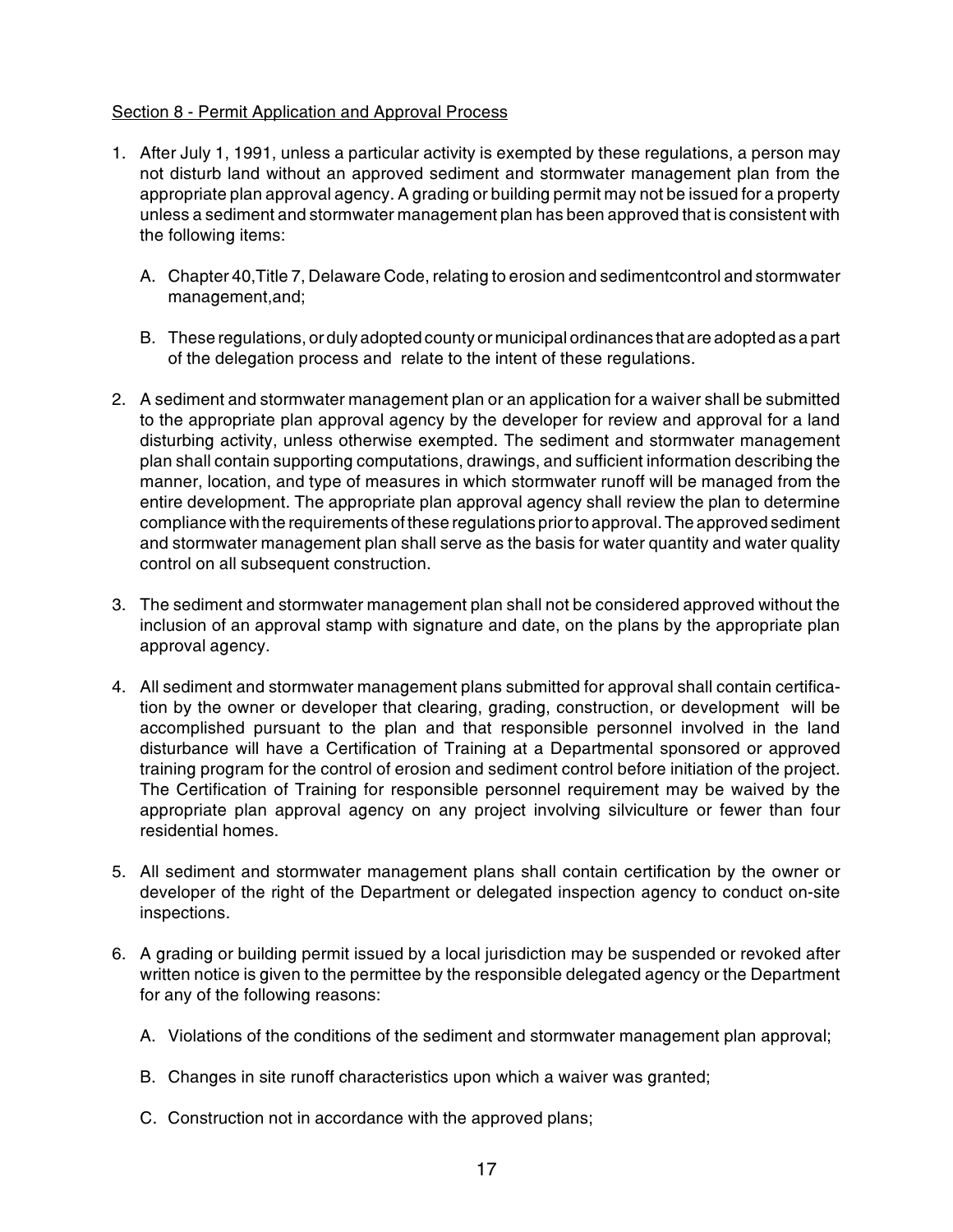- D. Noncompliance with correction notice or stop work order issued for the construction of the sediment control practices or the stormwater management facilities;
- E. An immediate danger exists in a downstream area in the opinion of the appropriate plan approval or inspection agency, or the Department; or
- F. Failure to submit stormwater management "As Built or Record Document" plans, when required, at the completion of the project.
- 7. Approved plans remain valid for 3 years from the date of an approval, unless specifically extended or renewed by the appropriate plan approval agency. The basis for extension or renewal may include, but not limited to, the following items:
	- A. Failure to initiate the approved project for reasons acceptable to the appropriate plan approval agency such as funding or other agency permit delays; or
	- B. Time duration for a type of activity that typically exceeds three years.
- 8. Projects which have been approved prior to July 1, 1991, and where site clearing has not been initiated on the project within two years, shall be resubmitted to the appropriate plan approval agency for review and approval subject to the requirements of these regulations.
- 9. Upon receipt of a completed application for sediment and stormwater management, the appropriate plan approval agency shall accomplish its review within 30 calendar days, and have either the approval or review comments transmitted to the applicant. If that 30 day time frame cannot be met, the appropriate plan approval agency shall notify the applicant of the reasons for delay, and an expected time frame not to exceed an additional 30 days, when that review will be accomplished.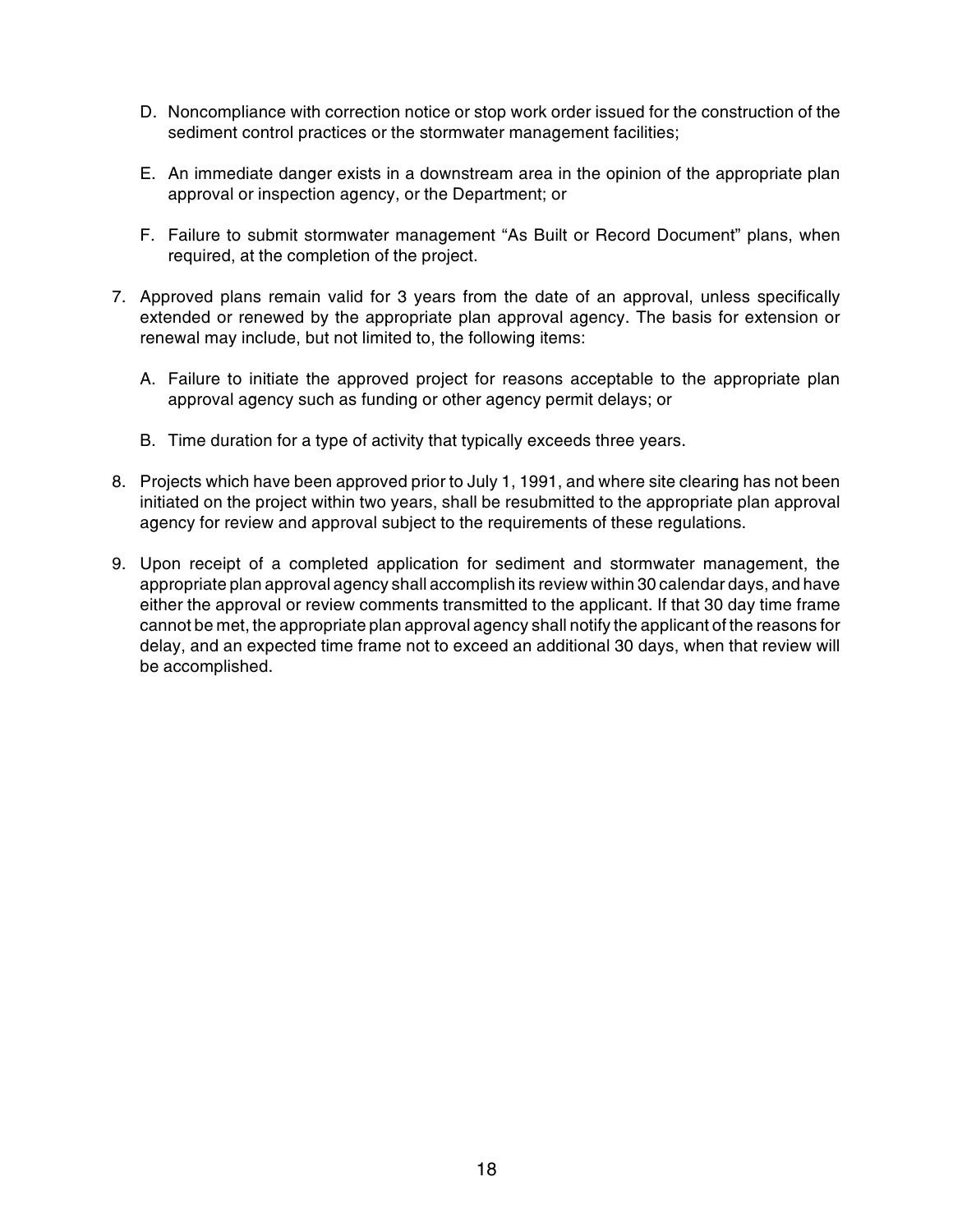#### Section 9 - Criteria for Designated Watersheds

The concept of designated watersheds is intended, not only to prevent existing water quantity and water quality problems from getting worse, but also to reduce existing flooding problems and to improve existing water quality or meet State Water Quality Standards in selected watersheds. Criteria is established for designated watersheds and that criteria will depend on whether the specific problems of the watershed are water quantity or water quality oriented. Water quantity and water quality concerns will be considered in all designated watersheds, but the overall emphasis for each designated watershed will depend on its existing and anticipated problems.

- 1. To initiate consideration of a watershed for Designated Watershed or Subwatershed status, a watershed shall be recommended by a Conservation District, county, municipality, or State agency, to the Department. Upon recommendation to the Department, all involved agencies at the local level will be contacted and their input received prior to any watershed study being initiated.
- 2. Included with the recommendation of a watershed for Designated Watershed or Subwatershed status to the Department shall be an identification of the specific problems that exist in the watershed so that the pursuit of a watershed study is warranted. Inclusion in these regulations as a Designated Watershed or Subwatershed requires approval by the Department that a significant water quantity or water quality problem exists that would necessitate this joint State, District, and local government involvement. Also, inclusion of a watershed as a Designated Watershed or Subwatershed will necessitate a public hearing process. The process of problem identification shall be based on the following information:
	- A. To initiate a watershed study based on water quality considerations the following information must be submitted:
		- (1) Existing water quality data that has been collected as a result of the overall statewide water quality inventory process, or
		- (2) Other water quality data collected through specific sampling that was accomplished in the watershed, or
		- (3) Submission of a water quality assessment that was accomplished using a qualitative collection method of benthic macroinvertebrates.
	- B. To initiate a watershed study based on flooding or water quantity considerations the following information must be submitted:
		- (1) Estimated annual flood damage to either private, residential, commercial, industrial, or public properties, or
		- (2) Number of residences or industries in the floodplain, or
		- (3) The history of flooding in the watershed, or
		- (4) Measures already taken to minimize or reduce flooding, or
		- (5) Dangers to public health and welfare.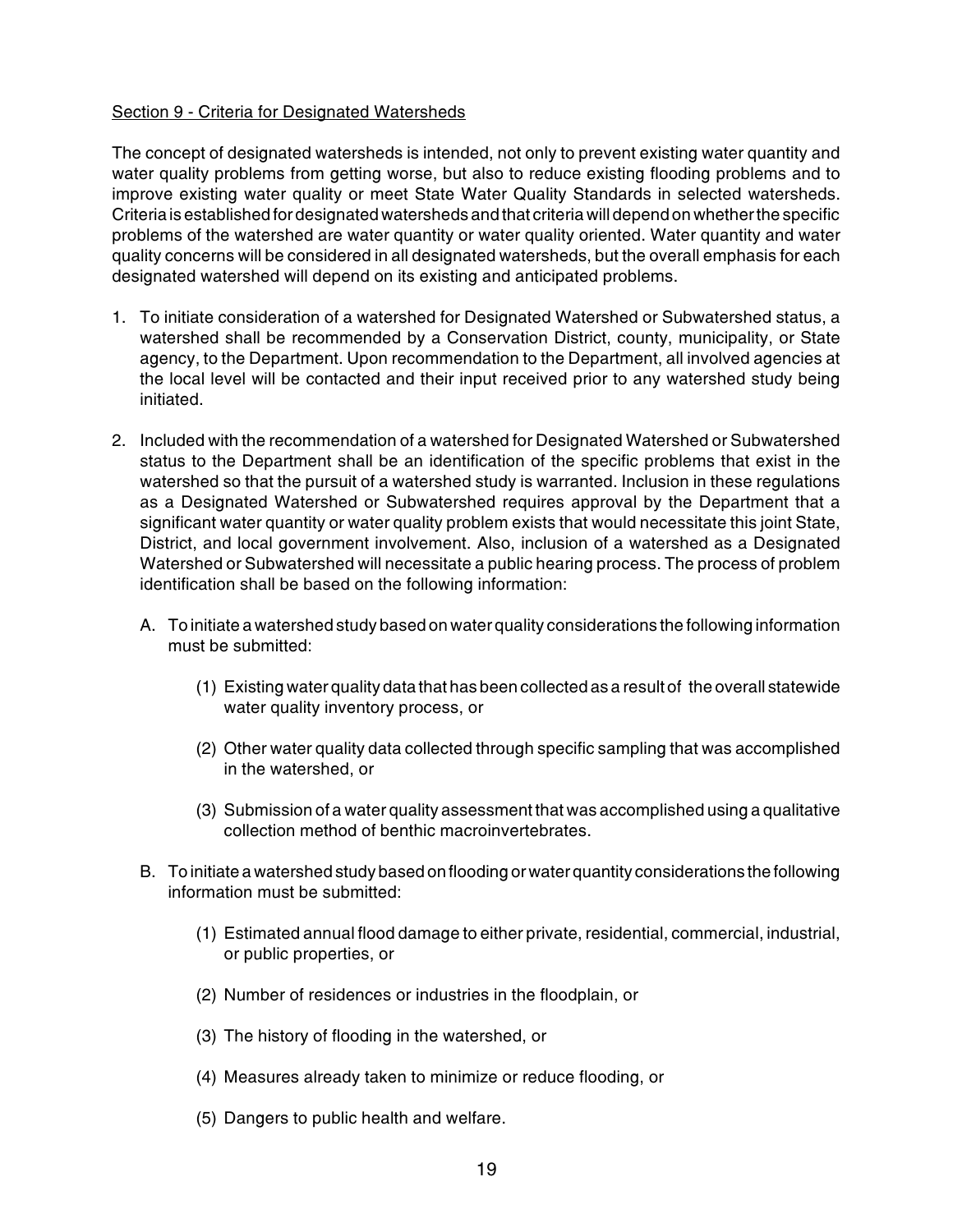- 3. Upon modification of these regulations to include a watershed as a Designated Watershed or Subwatershed an advisory group will be established that will guide the overall watershed study. The advisory group will be appointed by the Secretary and will include State, District, and local representatives in addition to representatives of the regulated community and others affected by the results of the study.
- 4. The general components contained in the actual watershed studies shall be the following items:
	- A. Stormwater quantity or water quality problem identification,
	- B. The overall needs of the watershed including the additional impacts of new development activities,
	- C. Alternative approaches to address the existing and future problems,
	- D. A selected approach that includes the overall costs and benefits,
	- E. Schedule for implementation,
	- F. Funding sources that are available for the actual implementation of study recommendations, and
	- G. A public hearing process prior to final Departmental approval.
- 5. The following goals are to be obtained through the implementation of the Designated Watershed or Subwatershed program:
	- A. Reduction of existing flooding or water quality impacts,
	- B. Prevention of future flooding or water quality impacts, and
	- C. Minimization of economic and social losses.
- 6. Specific plan components of a water quality watershed study shall include, but not be limited to, the following items:
	- A. The limits of the watershed,
	- B. An inventory of existing water quality data,
	- C. An inventory of areas having significant natural resource value as defined in existing State or local studies as they may be impacted by the construction or location of stormwater control structures,
	- D. An inventory of areas of historical and archaeological value identified in existing State or local studies as they may be impacted by the construction or location of stormwater control structures,
	- E. A map or series of maps of the watershed showing the following information: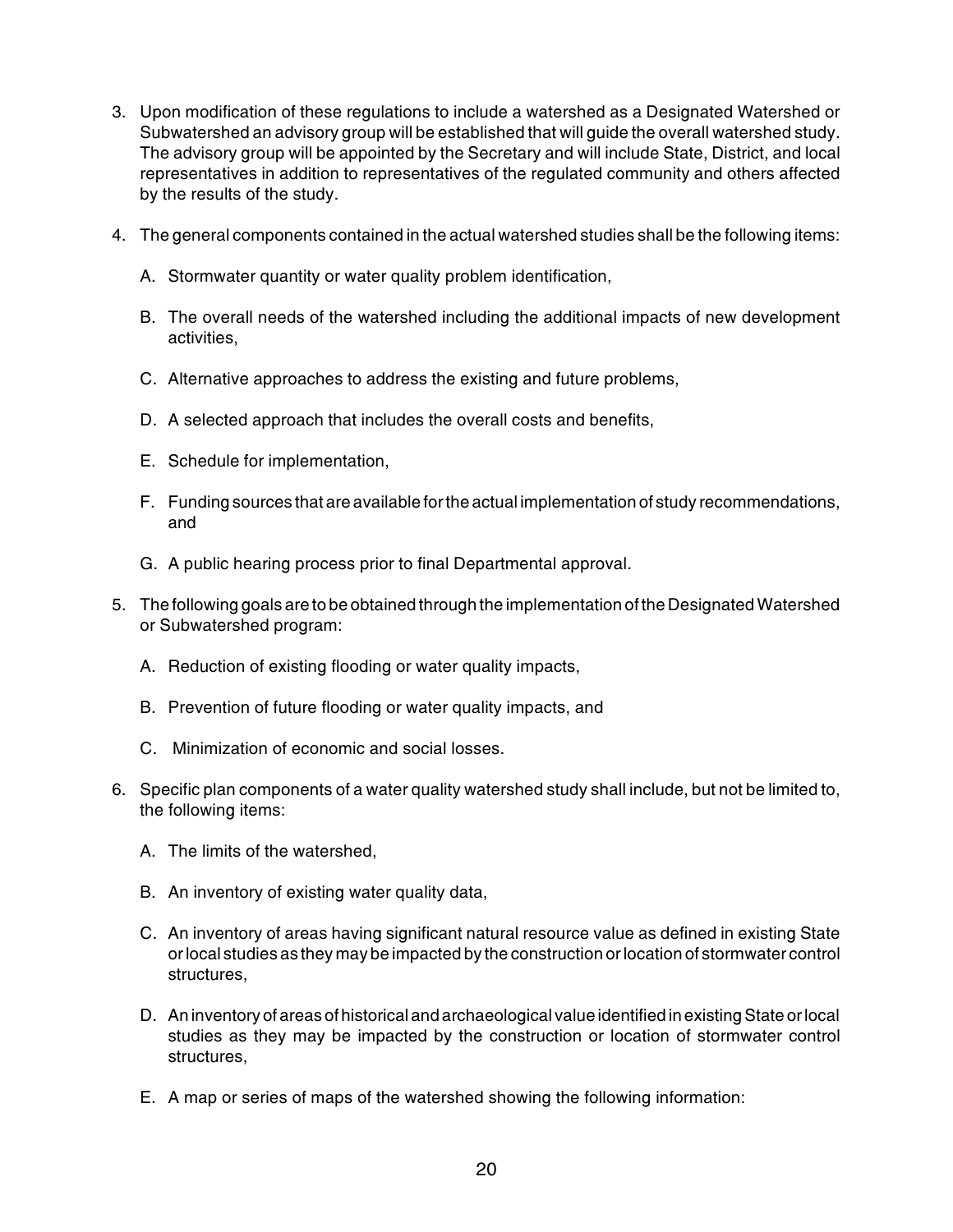- (1) watershed topography,
- (2) Significant geologic formations,
- (3) Soils information,
- (4) Existing land use based on existing zoning,
- (5) Proposed land use based on expected zoning or comprehensive plans,
- (6) Location of tidal and nontidal wetlands, and
- (7) Locations where water quality data were obtained.
- F. An evaluation of water quantity concerns so that flooding does not become a problem in the watershed.
- 7. Specific components of a water quantity based study shall include, but not be limited to, the following items:
	- A. The limits of the watershed,
	- B. An inventory of historic flood damage sites, including frequency and damage estimates,
	- C. An inventory of areas of significant natural resource value as noted in existing State and local studies as they may be impacted by the construction or location of stormwater control structures,
	- D. An inventory of areas of historical and archaeological value identified in existing State and local studies as they may be impacted by the construction or location of stormwater control structures,
	- E. A map or series of maps of the watershed showing the following information:
		- (1) watershed topography,
		- (2) Soils information,
		- (3) Existing land use based on existing zoning,
		- (4) Proposed land use based on expected zoning or comprehensive plans,
		- (5) Locations of tidal and nontidal wetlands,
		- (6) Locations of existing flooding problems including floor and corner elevations of structures already impacted, and
		- (7) 100 year floodplain delineations, water surface profiles, and storm hydrographs at selected watershed location.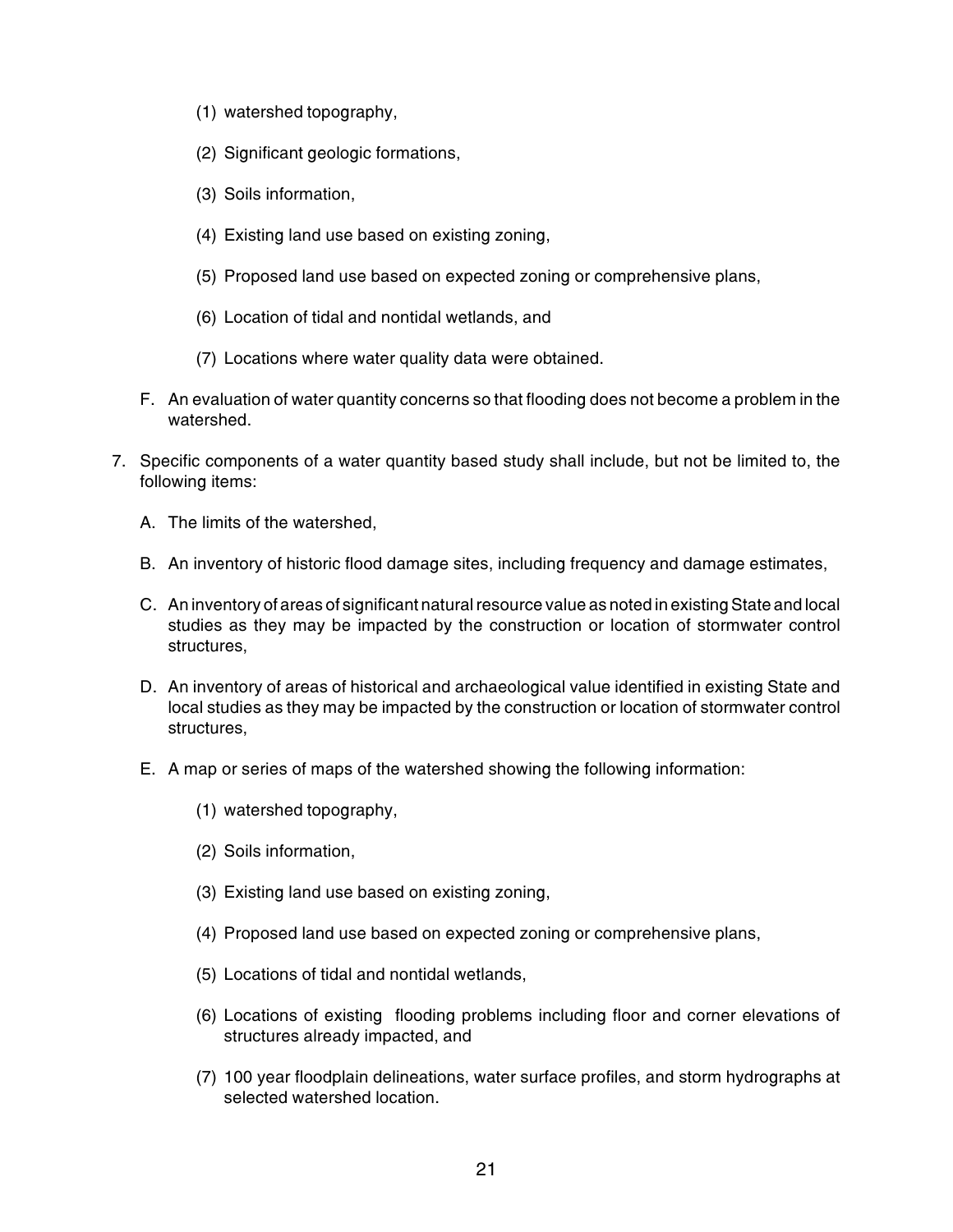- F. An evaluation of water quality concerns so that water quality degradation does not become a problem in the watershed.
- 8. The initiation of studies for Designated Watersheds or Subwatersheds depends on the availability of funding for the study. Once a watershed has been designated, the Department will make every effort to secure funding through federal, State, or local means.
- 9. The Department is designated as the agency responsible for administering designated watershed or subwatershed studies with the advice of the advisory group appointed by the Secretary. Recommendations based on the results of the watershed study will only be made with the overall consent of the advisory group.
- 10. The formal results of the Designated Watershed or Subwatershed study will require formal acceptance by the local Conservation District Board of Supervisors and the local governing body of the appropriate county or municipality.
- 11. Implementation of the results of the Designated Watershed or Subwatershed study will necessitate the development and implementation of a dedicated funding source such as a stormwater utility to ensure design, construction, and maintenance of needed structures is accomplished.
- 12. Those watersheds or subwatersheds designated due to existing water quantity or water quality problems include the following:
	- A. Dover/Silver Lake/St. Jones River and all drainage areas upstream of the Silver Lake dam.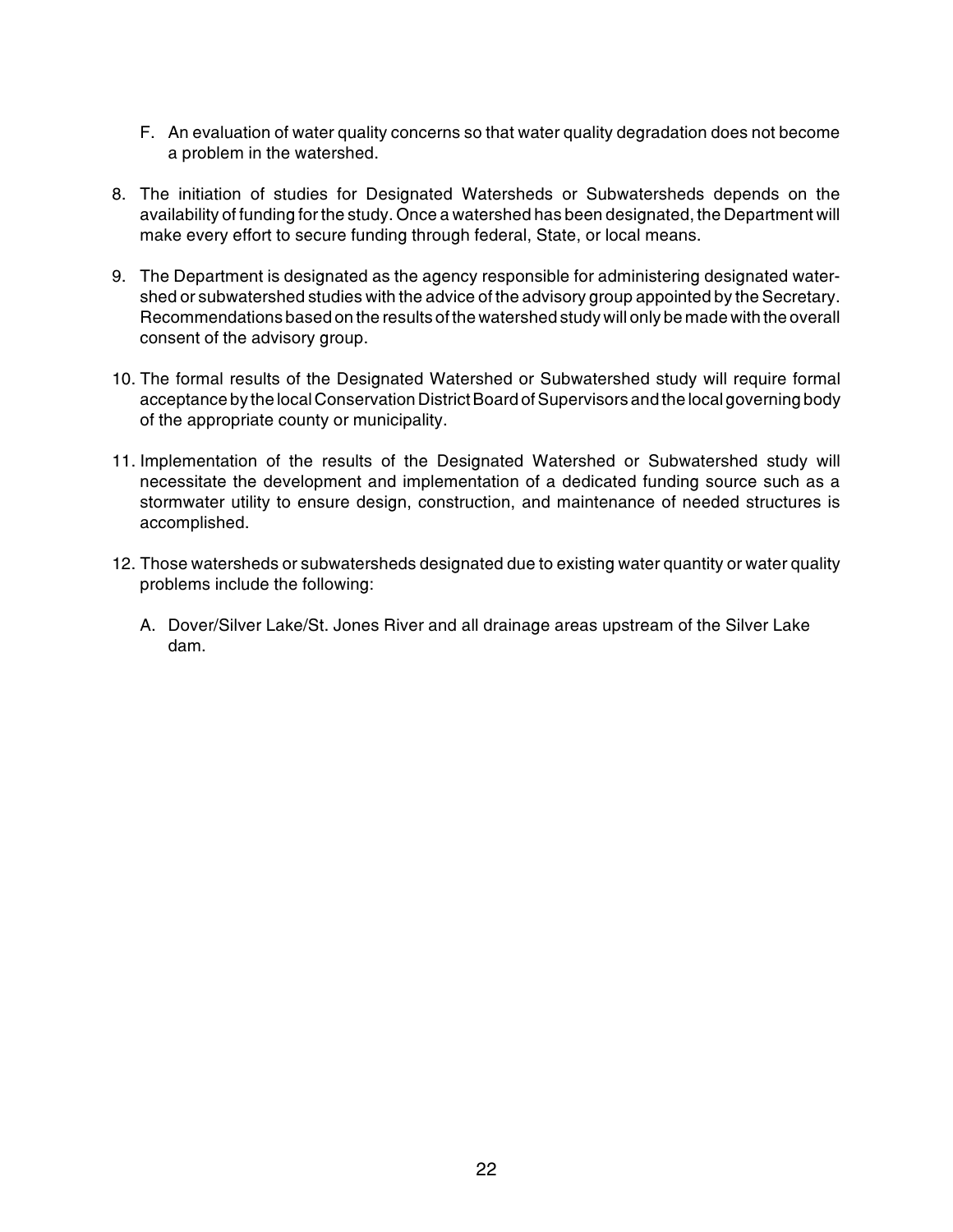#### Section 10 - Specific Design Criteria and Minimum Standards and Specifications

- 1. General submission requirements for all projects requiring sediment and stormwater management approval include the following information:
	- A. A standard application form,
	- B. A vicinity map indicating north arrow, scale, and other information necessary to locate the property or tax parcel,
	- C. A plan at an appropriate scale accompanied by a design report and indicating at least:
		- (1) Name and address of:
			- (a) The owner of the property where the project is proposed;
			- (b) The land developer; and
			- (c) The applicant.
		- (2) The existing and proposed topography, as required on a case by case basis.
		- (3) The proposed grading and earth disturbance including:
			- (a) Surface area involved; and
			- (b) Limits of grading including limitation of mass clearing and grading whenever possible.
		- (4) Stormwater management and stormwater drainage computations, including:
			- (a) Pre- and post-development velocities, peak rates of discharge, and inflow and outflow hydrographs of stormwater runoff at all existing and proposed points of discharge from the site,
			- (b) Site conditions around points of all surface water discharge including vegetation and method of flow conveyance from the land disturbing activity, and
			- (c) Design details for structural controls.
		- (5) Erosion, sediment control, and stormwater management provisions including:
			- (a) Provisions to preserve top soil and limit disturbance;
			- (b) Details of site grading, and;
			- (c) Design details for structural controls which includes diversions and swales.
	- D. Federal Emergency Management Agency flood maps and federal and State protected wetlands, where appropriate.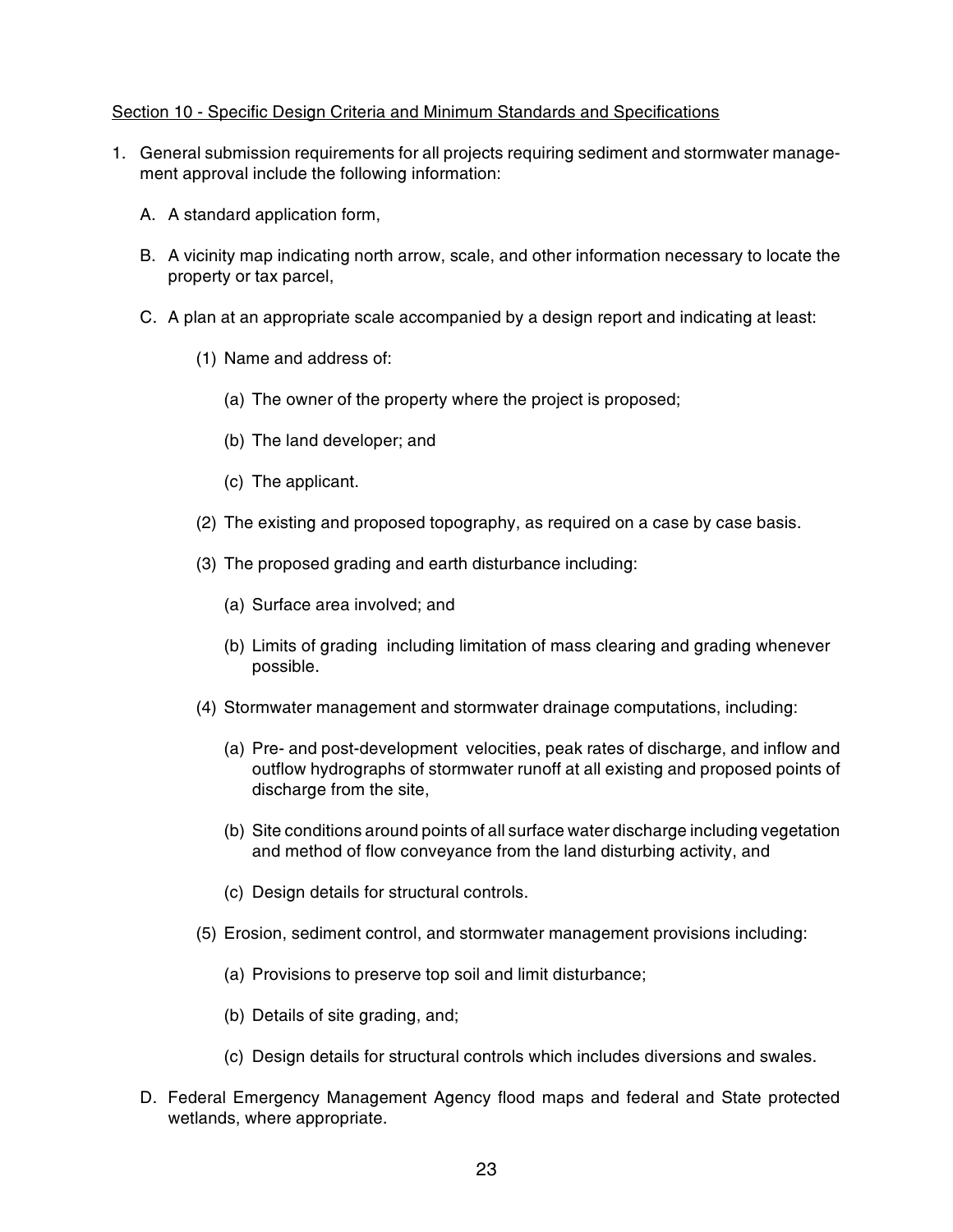- E. The appropriate plan approval agency shall require that plans and design reports be sealed by a qualified design professional that the plans have been designed in accordance with approved sediment and stormwater ordinances, regulations, standards and criteria. The appropriate plan approval agency may waive this requirement on a case by case basis.
- F. Additional information necessary for a complete project review may be required by the appropriate plan approval agency as deemed appropriate. This additional information may include items such as public sewers, water lines, septic fields, wells, etc.
- 2. Specific requirements for the erosion and sediment control portion of the sediment and stormwater management plan approval process include, but are not limited to, the following items. The appropriate plan approval agency may modify the following items for a specific project or type of project. Modification for a specific type of project will require the concurrence of the Department before that modification may be applied and that modification shall be subject to public review and comment prior to adoption.
	- A. All plans shall include details of temporary and permanent stabilization measures including placement of the following statement on all plans submitted for approval. Following soil disturbance or redisturbance, permanent or temporary stabilization shall be completed within 14 calendar days as to the surface of all perimeter sediment controls, topsoil stockpiles, and all other disturbed or graded areas on the project site.

These requirements do not apply to those areas which are shown on the plan and are currently being used for material storage, or for those areas on which actual earth moving activities are currently being performed.

- B. All erosion and sediment control plans shall comply with the Delaware Erosion and Sediment Control Handbook, dated 1989 and approved supplements. The supplements shall be subject to public review and comment prior to their incorporation in the Erosion and Sediment Control Handbook.
- C. A sequence of construction shall be contained on all plans describing the relationship between the implementation and maintenance of sediment controls, including permanent and temporary stabilization and the various stages or phases of earth disturbance and construction. The sequence of construction shall, at a minimum, include the following activities:
	- (1) Clearing and grubbing for those areas necessary for installation of perimeter controls;
	- (2) Construction of perimeter controls;
	- (3) Remaining clearing and grubbing;
	- (4) Road grading;
	- (5) Grading for the remainder of the site;
	- (6) Utility installation and whether stormdrains will be used or blocked until after completion of construction;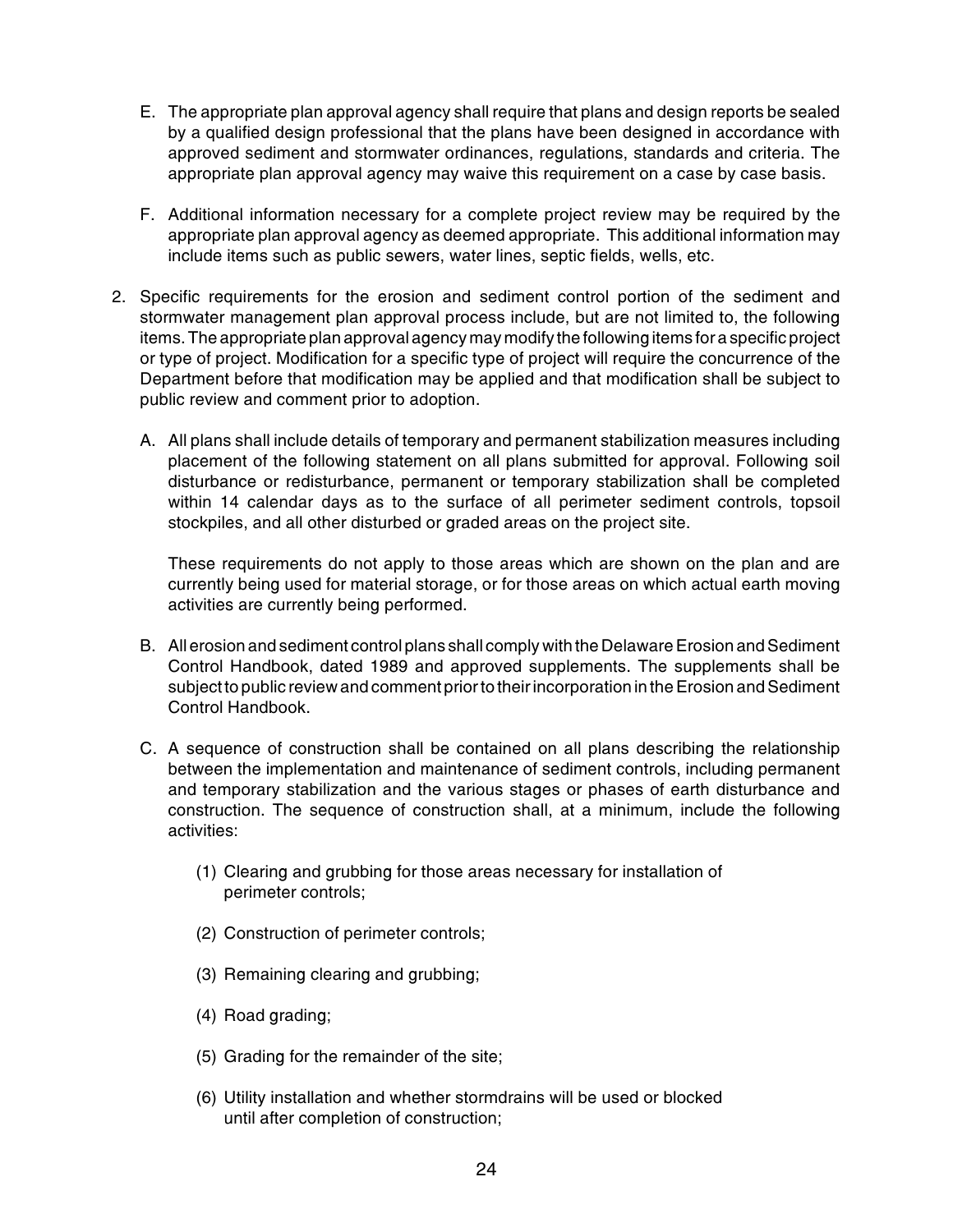- (7) Final grading, landscaping, or stabilization; and
- (8) Removal of sediment controls.
- D. The plans shall contain a description of the predominant soil types on the site, as described by the appropriate soil survey information available through the local Conservation District.
- E. Unless an exception is approved on a case by case basis or an exception is approved for a specific type of activity by the appropriate plan approval agency, not more than 20 acres may be cleared at any one time. Once grading is initiated in one 20 acre section, a second 20 acre section may have stumps, roots, brush, and organic material removed. This will necessitate the phasing of construction on sites in excess of 20 acres to minimize areas exposed of ground cover and reduce erosion rates. Grading of the second 20 acre section may not proceed until temporary or permanent stabilization of the first 20 acre section is accomplished.
- 3. Specific requirements for the permanent stormwater management portion of the sediment and stormwater management plan approval process include, but are not limited to, the following items. The appropriate plan approval agency may modify the following items for a specific project or type of project. Modification for a specific type of project will require the concurrence of the Department before the modification may be applied and the modification for a type of project shall be subject to public review and comment.
	- A. It is the overall goal of the Department to address stormwater management on a watershed by watershed basis to provide a cost effective water quantity and water quality solution to the specific watershed problems. These regulations will provide general design requirements that must be adhered to in the absence of Designated Watershed or Subwatershed specific criteria.
	- B. All hydrologic computations shall be accomplished using the most recent U.S.D.A. Soil Conservation Service Technical Releases 20 or 55. The storm duration for computational purposes shall be the 24 hour rainfall event. For projects south of the Chesapeake and Delaware Canal, the Delmarva Unit Hydrograph shall be incorporated into the design procedure.
	- C. Stormwater management requirements for a specific project shall be based on the entire area to be developed, or if phased, the initial submittal shall control that area proposed in the initial phase and establish a procedure and obligation for total site control.
	- D. Water quantity control is an integral component of overall stormwater management. Control of peak discharges will, to some extent, prevent increases in flooding. The following design criteria for peak flow control is established for water quantity control purposes, unless a waiver is granted based on a case-by-case basis:
		- (1) Projects in New Castle County that are located north of the Chesapeake and Delaware Canal shall not exceed the post-development peak discharge for the 2, 10, and 100 year frequency storm events at the pre-development peak discharge rates for the 2, 10, and 100 year frequency storm events.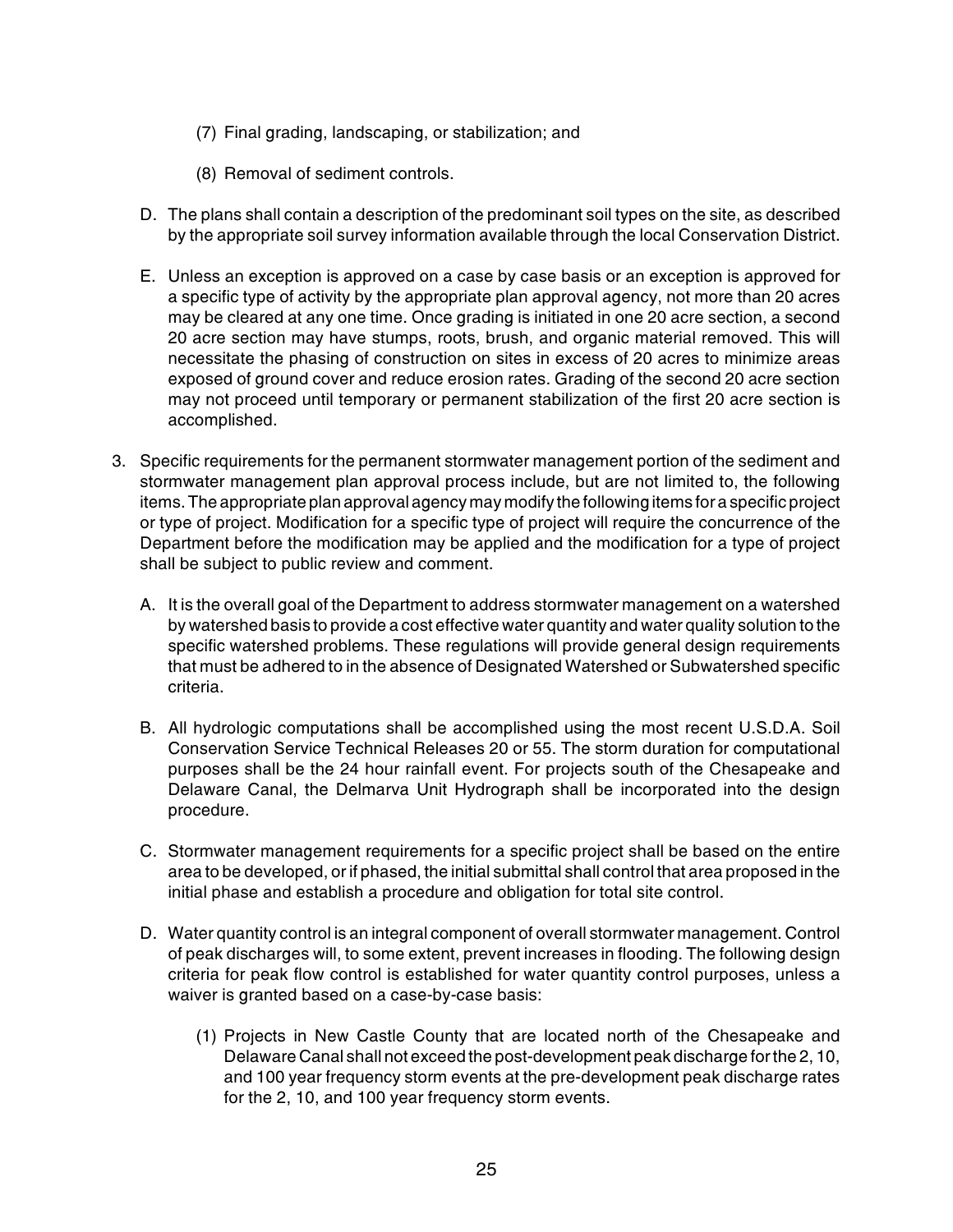- (2) Projects in New Castle County that are located south of the Chesapeake and Delaware Canal, Kent County, and Sussex County shall not exceed the postdevelopment peak discharge for the 2 and 10 year frequency storm events at the predevelopment peak discharge rates for the 2 and 10 year frequency storm events.
- (3) Watersheds, other than Designated Watersheds or Subwatersheds, that have well documented water quantity problems may have more stringent, or modified, design criteria that is responsive to the specific needs of that watershed. Modified criteria for that watershed must receive Departmental approval, and all projects reviewed and approved by the appropriate plan approval agency shall meet or exceed the modified criteria. Proposed modification of criteria for a watershed shall be subject to public review and comment prior to implementation.
- E. Water quality control is also an integral component of stormwater management. Control of water quality on-site will prevent further degradation of downstream water quality. The following design criteria is established for water quality protection unless a waiver or variance is granted on a case-by-case basis.
	- (1) In general, the preferred option for water quality protection shall be ponds. Ponds having a permanent pool of water must be considered before a pond having no permanent pool. Infiltration practices shall be considered only after ponds have been eliminated for engineering or hardship reasons as approved by the appropriate plan approval agency.
	- (2) Water quality ponds having a permanent pool shall be designed to release the first 1/2 inch of runoff from the site over a 24 hour period. The storage volume of the normal pool shall be designed to accommodate, at least, 1/2 inch of runoff from the entire site.
	- (3) Water quality ponds, not having a normal pool, shall be designed to release the first inch of runoff from the site over a 24 hour period.
	- (4) Infiltration practices, when used, shall be designed to accept, at least, the first inch of runoff from all streets, roadways, and parking lots.
	- (5) Other practices may be acceptable to the appropriate plan approval agency if they achieve an equivalent removal efficiency of 80% for suspended solids.
- F. All ponds that are constructed for stormwater management shall be designed and constructed in accordance with the U.S.D.A. Soil Conservation Service Small Pond Code 378, dated September, 1990, as approved for use in Delaware.
- G. Any pond utilized for water supply purposes, or for irrigation, must obtain approval from the Department for that use pursuant to Chapter 60.
- H. Where ponds are the proposed method of control, the developer shall submit to the approving agency, when required, an analysis of the impacts of stormwater flows downstream in the watershed for the 100 year frequency storm event.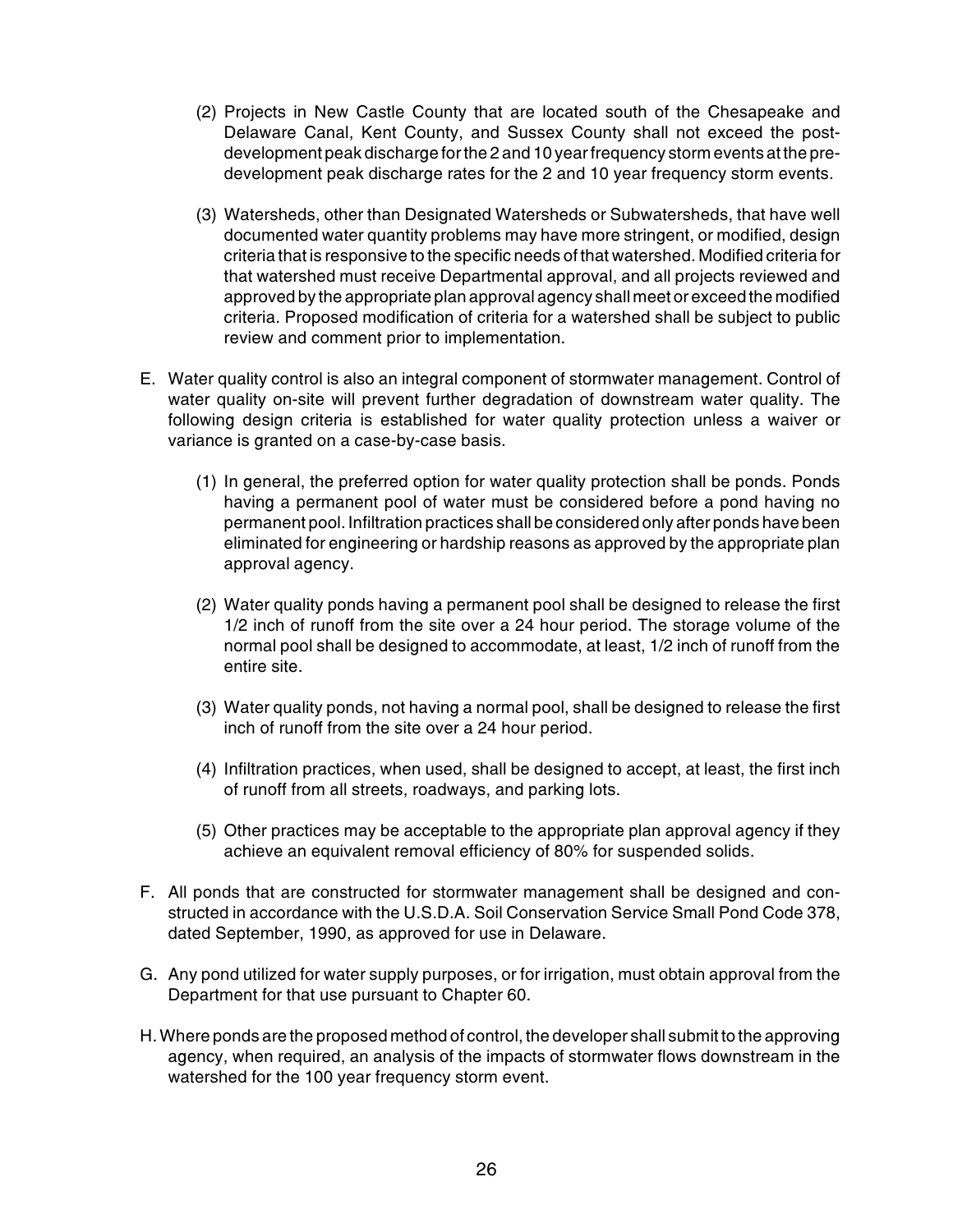The analysis shall include hydrologic and hydraulic calculations necessary to determine the impact of hydrograph timing modifications of the proposed development, with and without the pond, on downstream dams, highways, structures, or natural points of constricted streamflows past which the timing effects would be considered negligible. The results of the analysis will determine the need to modify the pond design or to eliminate the pond requirement. Lacking a clearly defined downstream point of constriction, the downstream impacts shall be established, with the concurrence of the approving agency, downstream of a tributary of the following size:

- (1) The first downstream tributary whose drainage area equals or exceeds the contributing area to the pond; or
- (2) The first downstream tributary whose peak discharge exceeds the largest designed release rate of the pond.
- I. Where existing wetlands are intended as a component of an overall stormwater management system, the following criteria shall be adhered to:
	- (1) The only disturbance to the wetland, for the purposes of these regulations, shall be that disturbance caused by the stormwater management pond embankment placement and construction; or
	- (2) The applicant can demonstrate that the intended or functional aspects of the stormwater management facility and wetlands are maintained or enhanced, or the construction in the wetland for stormwater management is the only reasonable alternative.
	- (3) All other necessary State and federal permits can be obtained.
- J. Designs shall be in accordance with standards developed or approved by the Department, which are subject to public review and comment.
- K. Ease of maintenance must be considered as a site design component. Access to the stormwater management structure must be provided for in the design, and land area adjacent to the structure must be set aside for disposal of sediments removed from the structure when maintenance is performed. The land set aside for pond maintenance shall be sized as follows:
	- (1) The set aside area shall accommodate at least 2% of the stormwater management basin volume to the elevation of the 2 year storage volume elevation;
	- (2) The maximum depth of the set aside volume shall be one foot;
	- (3) The slope of the set aside area shall not exceed 5%; and
	- (4) The area and slope of the set aside area may be modified if an alternative area or method of disposal is approved by the appropriate plan approval agency.
- L. A clear statement of defined maintenance responsibility shall be established during the plan review and approval process.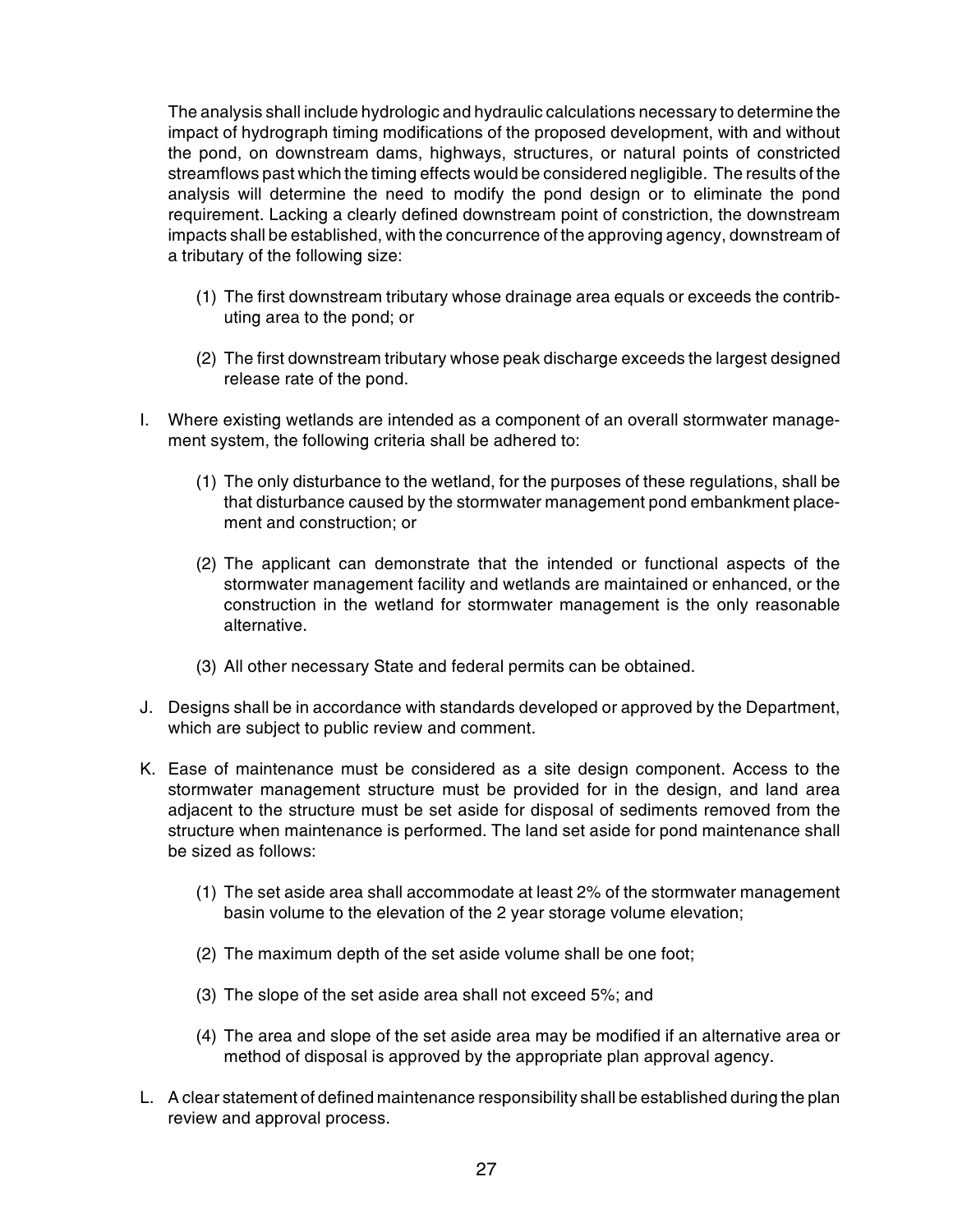- M. All ponds shall have a forebay or other design feature to act as a sediment trap. A reverse slope bench must be provided one foot above the normal pool elevation for safety purposes and all embankment ponds, having a normal pool, shall have a drain installed to facilitate maintenance.
- N. The use of infiltration practices for the disposal of stormwater runoff is classified by the USEPA as an underground injection control practice, class V injection well. The appropriate plan approval agency shall forward a copy of all such approvals and the results of all construction inspections to the Department's Underground Injection Control program manager.
- O. Infiltration practices have certain limitations on their use on certain sites. These limitations include the following items:
	- (1) Areas draining to these practices must be stabilized and vegetative filters established prior to runoff entering the system. Infiltration practices shall not be used if a suspended solids filter system does not accompany the practice. If vegetation is the intended filter, there shall be, at least, a 20 foot length of vegetative filter prior to stormwater runoff entering the infiltration practice;
	- (2) The bottom of the infiltration practice shall be at least three feet above the seasonal high water table, whether perched or regional, determined by direct piezometer measurements which can be demonstrated to be representative of the maximum height of the water table on an annual basis during years of normal precipitation, or by the depth in the soil at which mottling first occurs;
	- (3) The infiltration practice shall be designed to completely drain of water within 48 hours.
	- (4) Soils must have adequate permeability to allow water to infiltrate. Infiltration practices are limited to soils having an infiltration rate of at least 1.02 inches per hour.

Initial consideration will be based on a review of the appropriate soil survey, and the survey may serve as a basis for rejection. On-site soil borings and textural classifications must be accomplished to verify the actual site and seasonal high water table conditions when infiltration is to be utilized.

- (5) Infiltration practices greater than three feet deep shall be located at least 20 feet from basement walls;
- (6) Infiltration practices designed to handle runoff from impervious parking areas shall be a minimum of 150 feet from any public or private water supply well;
- (7) The design of an infiltration practice shall provide an overflow system with measures to provide a non-erosive velocity of flow along its length and at the outfall; and
- (8) The slope of the bottom of the infiltration practice shall not exceed five percent. Also, the practice shall not be installed in fill material as piping along the fill/natural ground interface may cause slope failure.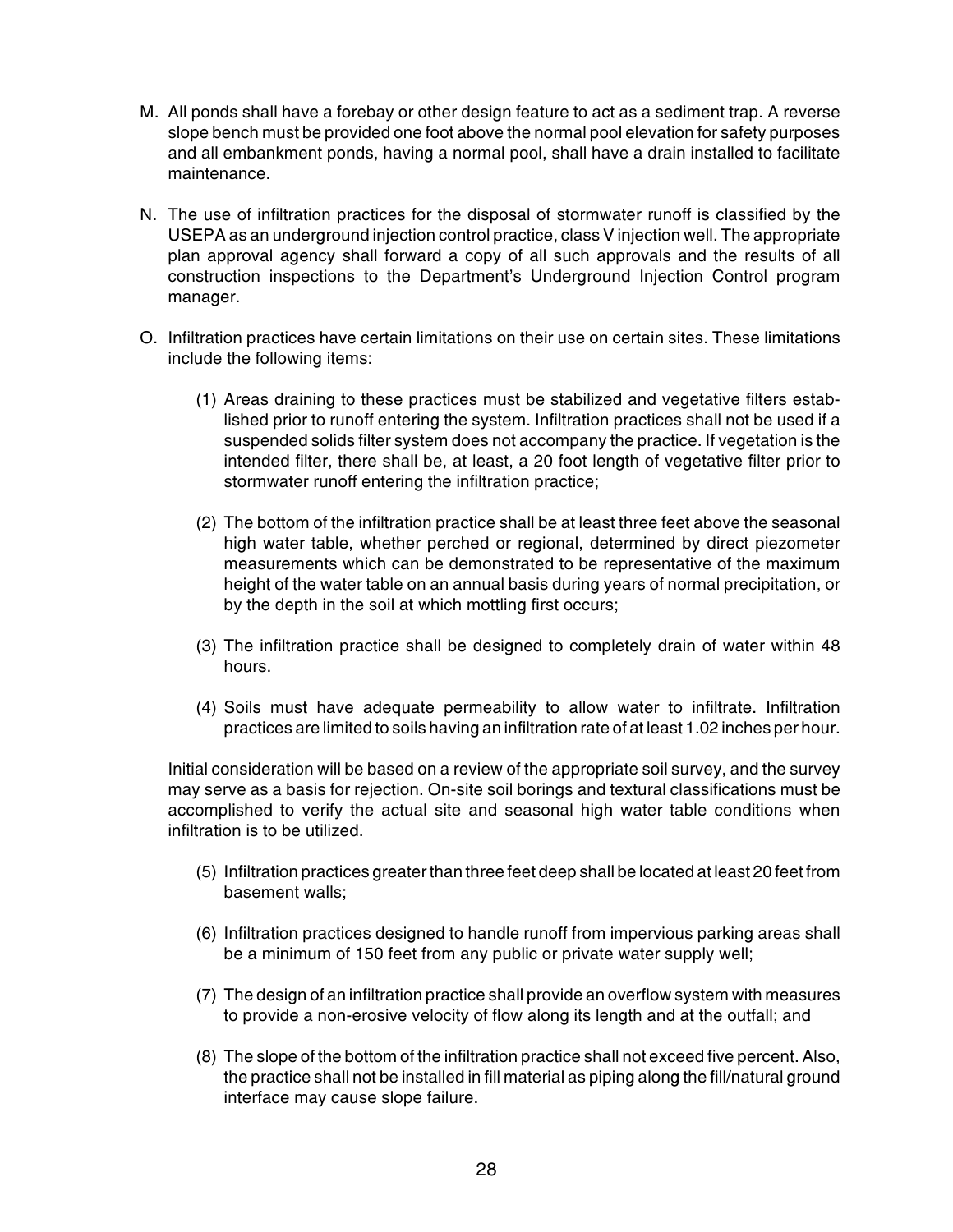- (9) Unless allowed on a specific project, infiltration practices will be used primarily for water quality enhancement only.
- (10)An infiltration practice shall not be installed on or atop a slope whose natural angle of incline exceeds 20%.
- P. A regional approach to stormwater management is an acceptable alternative to site specific requirements. As a substitute control practice, regional stormwater management structures shall be required to meet the following items:
	- (1) They shall have a contributory drainage area not in excess of 400 acres unless, on a case by case basis, a larger drainage area is approved by the appropriate plan approval agency;
	- (2) They shall have a permanent pool of water and provide for 24 hour detention of the first inch of stormwater runoff from the entire upstream watershed; and
	- (3) All other necessary approvals have been obtained that could be cause for site rejection.
- Q. The pre-development peak discharge rate shall be computed assuming that all land uses in the site to be developed are in good hydrologic condition.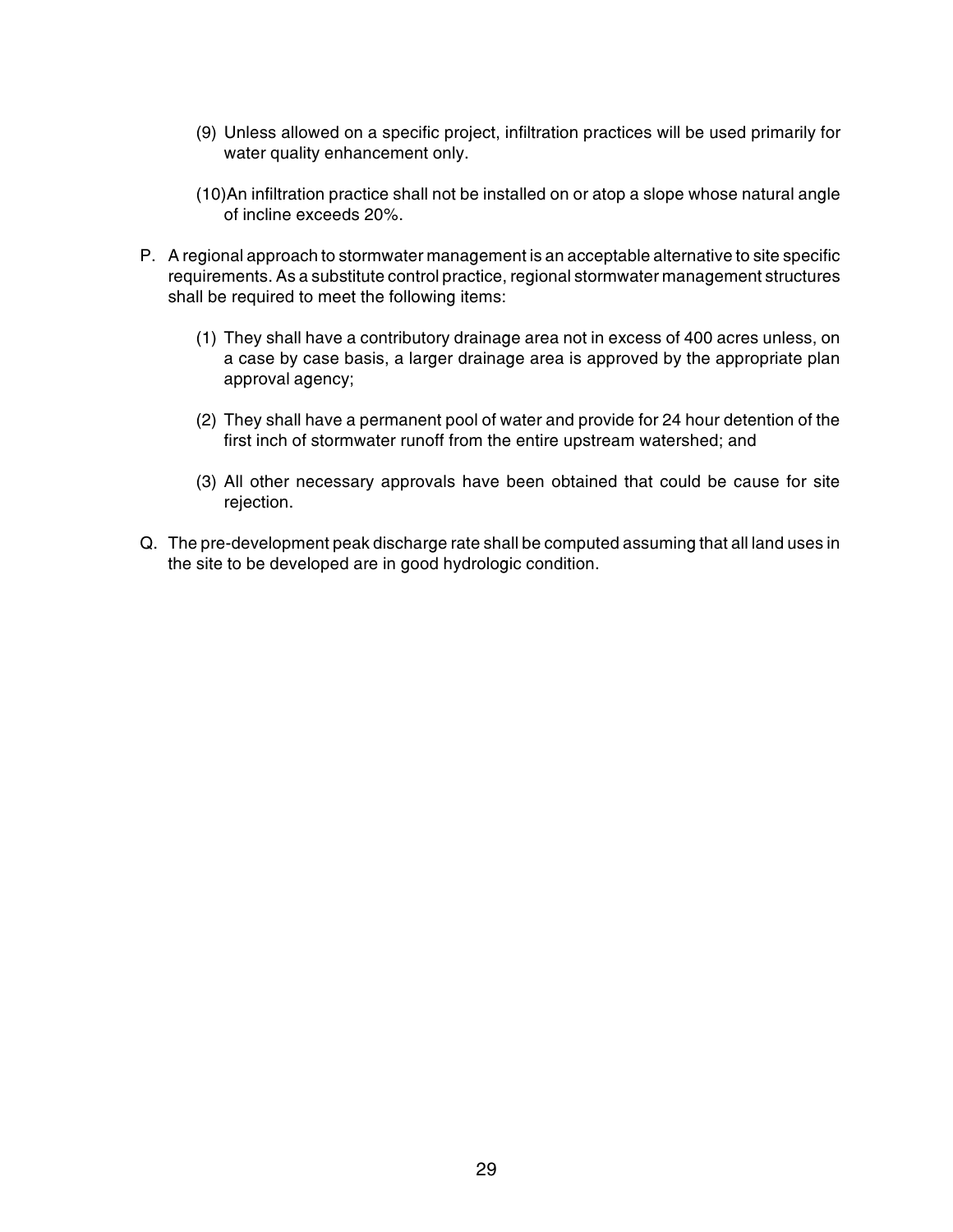## Section 11 - General Permit Criteria

- 1. A general permit involves completion and submission of a form by a land owner, developer, or agent to the appropriate plan approval agency for signature. The minimum criteria for the form will be developed by the Department, and may be expanded upon by the appropriate plan approval agency. The form will contain standard conditions for erosion and sediment control that must be implemented on sites where a specific control plan is not required. The appropriate plan approval agency shall approve general permit requests within 5 calendar days of receipt.
- 2. The inclusion of an activity into the general permit classification does not relinquish that activity from the requirements of Chapter 40. Rather, the general permit precludes that activity from the necessity of a specific plan review for each individual project.
- 3. Approval of a general permit does not relieve the applicant from the conditions that are a part of the general permit approval regarding the implementation of control practices as required by the general permit. Failure to implement control practices pursuant to conditions included in the general permit may necessitate appropriate enforcement action as provided in Chapter 40 and these regulations.
- 4. Those activities eligible for general permits include the following:
	- A. Individual detached residential home or agricultural structure construction where the disturbed area for construction will be less than one acre in size. Two or more contiguous lots being developed concurrently by the same land developer will not be eligible for the general permit.
	- B. Forest harvest operations.
	- C. Highway shoulder and side swale maintenance.
	- D. The repair, maintenance, and installation of above and underground utilities.
	- E. Commercial and industrial projects for erosion and sediment control only when the total disturbed area of the project is less than 1/2 acre in size.
	- F. Modification or reconstruction of a tax ditch by a tax ditch organization when that tax ditch is not intended to serve new development, and which will not increase water quantity or adversely impact water quality, or change points of discharge so as to adversely affect the waters of the State.
- 5. The appropriate plan approval agency may place more restrictive conditions upon the general permits approval including the requirement for site specific plans for any general permits category. The imposition of more specific requirements for categories of projects shall be approved by the Department, and shall be subject to public review and comment prior to their imposition.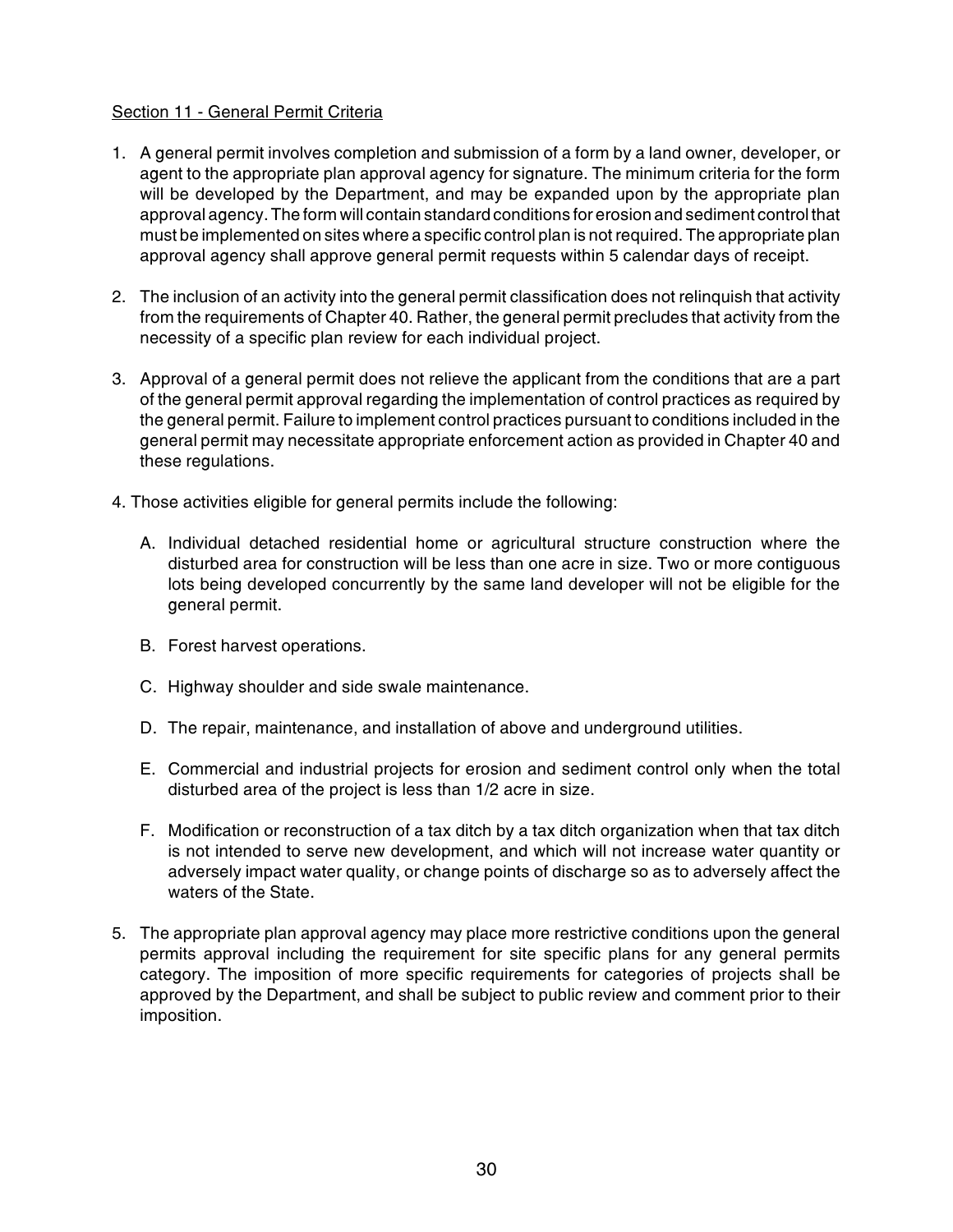## Section 12 - Certified Construction Reviewer Requirements

- 1. Projects reviewed and approved by the Department for sediment control and stormwater management, in general, shall have a certified construction reviewer when the disturbed area of the project is in excess of 50 acres. In addition any project, regardless of its size, may be required by the Department, or the appropriate plan approval agency, to have a certified construction reviewer on a case by case basis.
- 2. The Department or the appropriate inspection agency may require that any project, already under construction, have on site a certified construction reviewer if, on that project, significant sediment control or stormwater management problems necessitate more frequent inspections.
- 3. The certified construction reviewer shall function under the direction of a registered professional engineer licensed to practice engineering in the State of Delaware.
- 4. Individuals designated as certified construction reviewers shall attend and pass a Departmental sponsored or approved construction review training course. The course content will contain, at a minimum, information regarding the following items:
	- A. Basic hydrology and hydraulics;
	- B. Soils information including texture, limitations, erodibility, and classifications;
	- C. Types of vegetation, growing times, and suitability;
	- D. Erosion, sediment control, and stormwater management practices;
	- E. Inspection and problem referral procedures;
	- F. Aspects of State law, regulations, local ordinances, and approval procedures: and
	- G. Sediment and stormwater management plan content.
- 5. The time frame for certification shall not exceed five years unless extended by the Department.
- 6. The responsibility of the certified construction reviewer will be to ensure the adequacy of construction pursuant to the approved sediment and stormwater management plan.
- 7. The certified construction reviewer shall be responsible for the following items:
	- A. Provision of a construction review of active construction sites on at least a weekly basis;
	- B. Within five calendar days, informing the person engaged in the land disturbing activity, and the contractor, by a written construction review report of any violations of the approved plan or inadequacies of the plan. The plan approval agency shall be informed, if the approved plan is inadequate, within five working days. In addition, the appropriate construction review agency shall receive copies of all construction review reports; and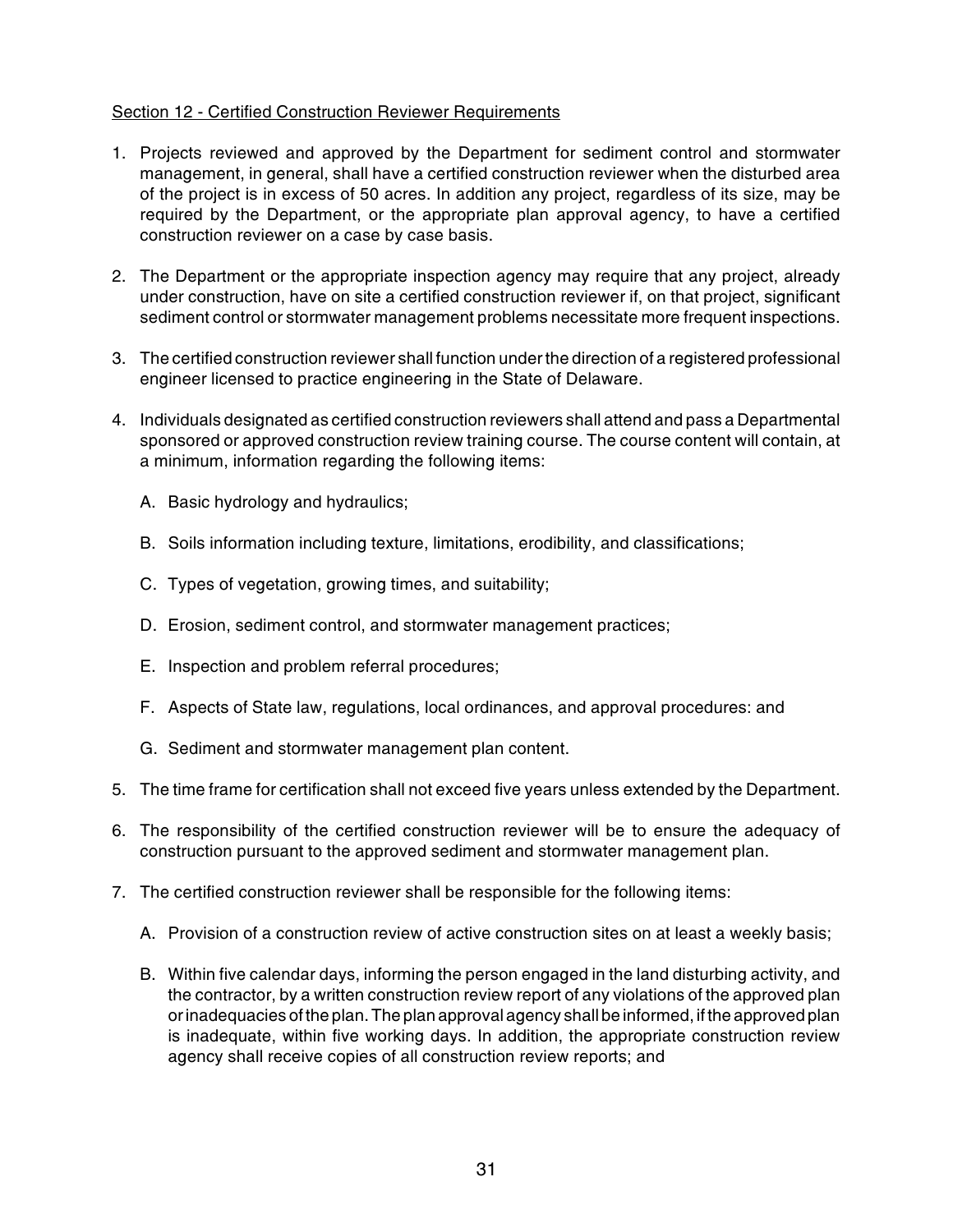- C. Referral of the project through the delegated inspection agency to the Department for appropriate enforcement action if the person engaged in the land disturbing activity fails to address the items contained in the written construction review report. Verbal notice shall be made to the Department within two working days and written notice shall be provided to the Department within five working days.
- 8. If the Secretary or his designee determines that a certified construction reviewer is not providing adequate site control or is not referring problem situations to the Department, the Secretary or his designee may suspend or revoke the certification of the construction reviewer.
- 9. In any situation where a certified construction reviewer's approval is being suspended or revoked, an opportunity for hearing before the Secretary or his designee shall be provided. During any suspension or revocation, the certified construction reviewer shall not be allowed to provide construction reviews pursuant to these regulations. The minimum time of suspension or revocation shall be 6 months.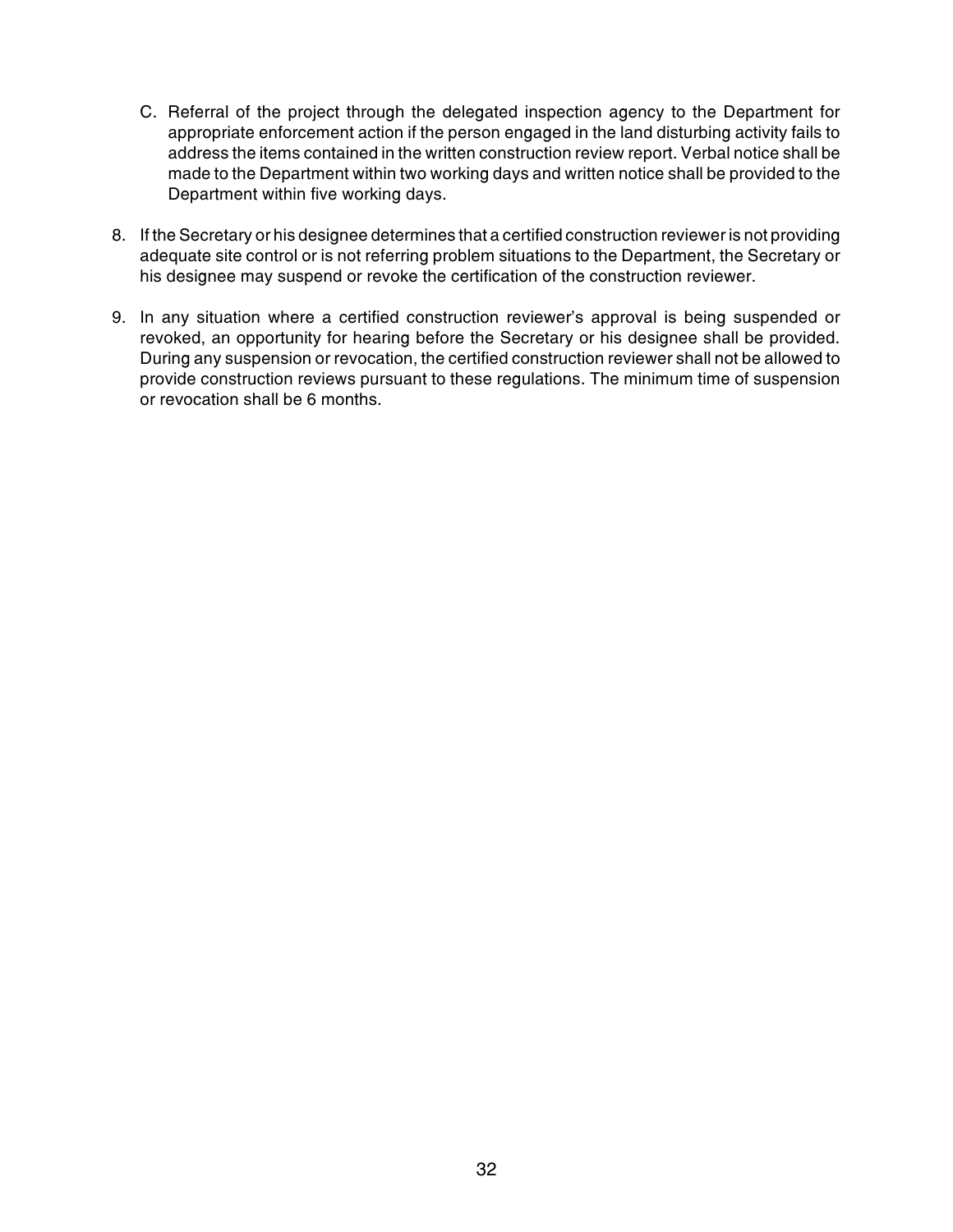### Section 13 - Contractor Certification Program

- 1. The Department shall require certification of responsible personnel for any foreman or superintendent who is in charge of on-site clearing and land disturbing activities for sediment and stormwater control associated with a construction project. Responsible personnel are not required on any project involving silvaculture or fewer than four residential homes. Responsible personnel shall obtain certification by completing a Department sponsored or approved training program. Enrollment of existing and future responsible personnel is the responsibility of employers. Response to a Department notice of training and certification in accordance with the provisions of item 3 of this section shall serve as an application for training. The Department shall notify employers of responsible personnel as to the date and location of training programs for attendance by responsible personnel and other interested persons.
- 2. After July 1, 1991, any applicant seeking sediment and stormwater plan approval shall certify to the appropriate plan approval agency that all responsible personnel involved in the construction project will have a certificate of attendance at a Departmental sponsored or approved training course for the control of sediment and stormwater before initiation of any land disturbing activity. The certificate of attendance shall be valid until the Department notifies the individual or announces in local newspapers that recertification is required due to a change in course content.
- 3. After July 1, 1991, employers of responsible personnel may receive interim certification for responsible personnel during the period before attendance at a Departmental sponsored or approved training course by submitting an enrollment form to the Department. Interim certification shall be valid until the scheduled date of attendance for training of responsible personnel. These enrollment forms are available from the Department and the Conservation Districts.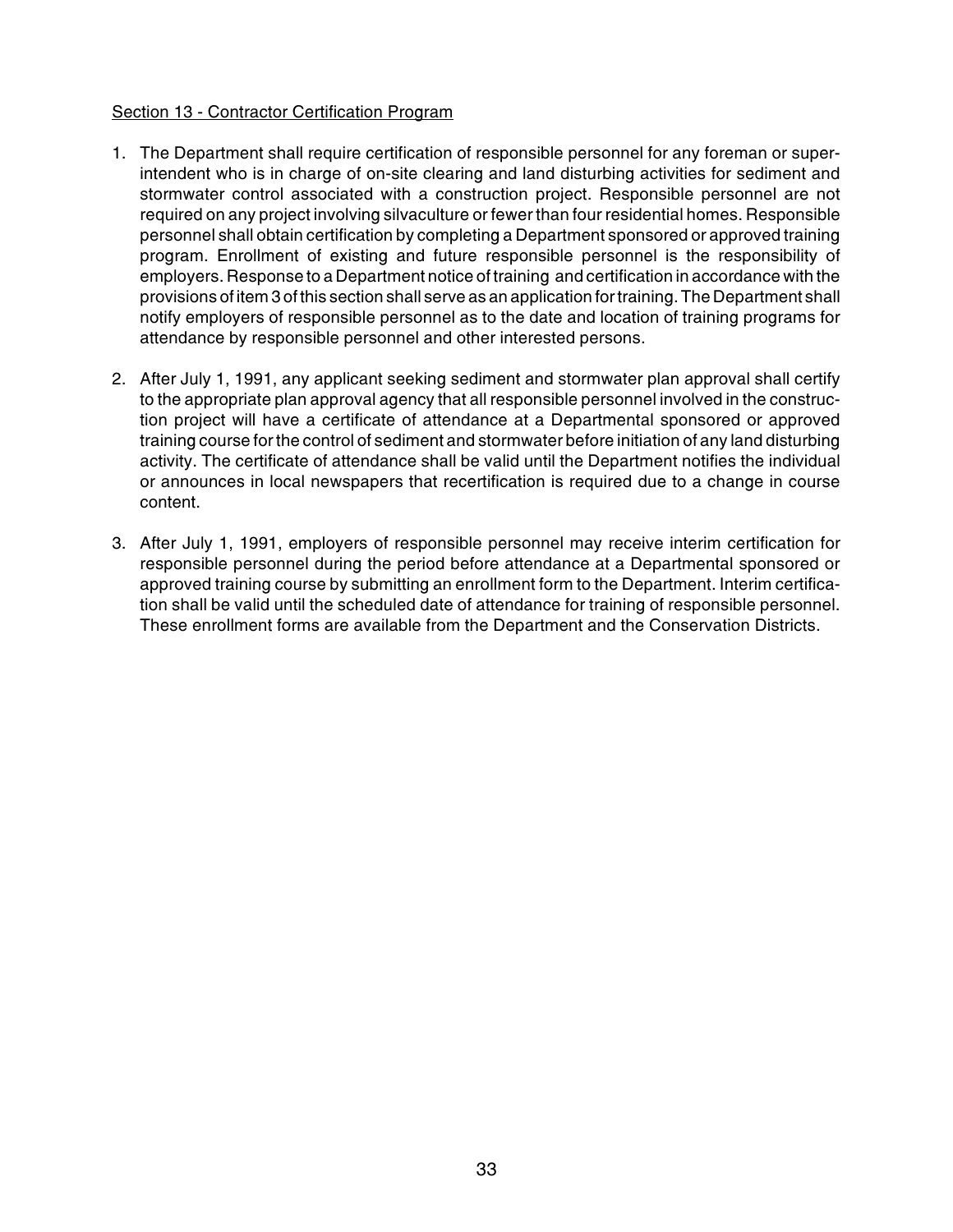## Section 14 - Construction Review and Enforcement Requirements

- 1. The land developer shall request, at least 24 hours ahead of time, that the appropriate inspection agency approve work completed at the stages of construction outlined in the sequence of construction contained on the approved plans. Any portion of the work which does not comply will be promptly corrected by the developer after written notice by the appropriate inspection agency. The notice shall set forth the nature of corrections required and the time frame within which corrections must be made.
- 2. The land developer shall notify the appropriate inspection agency before initiation of construction and upon project completion when a final inspection will be conducted to ensure compliance with the approved sediment and stormwater management plan.
- 3. The responsible inspection agency shall, for inspection purposes, do all of the following items:
	- A. Ensure that the approved sediment and stormwater management plans are on the project site and are complied with;
	- B. Ensure that every active site is inspected for compliance with the approved plan on a regular basis;
	- C. Prepare and leave on site, or forward to the contractor, a written report after every inspection that describes:
		- (1) The date and location of the site inspection;
		- (2) Whether the approved plan has been properly implemented and maintained;
		- (3) Approved plan or practice deficiencies; and
		- (4) The action taken.
	- D. Notification of on-site personnel or the owner/developer in writing when violations are observed, describing the:
		- (1) Nature of the violation;
		- (2) Required corrective action; and
		- (3) Time period for violation correction.
- 4. The Department may investigate complaints or refer any complaint received to the local inspection agency if the activity is located in a jurisdiction that has received delegation of sediment and stormwater management inspection. In conjunction with a referral, the Department may also initiate an on-site investigation after notification of the local inspection agency in order to properly evaluate the complaint. The Department shall take enforcement action when appropriate, and notify the local inspection agency in a timely manner of any enforcement actions taken.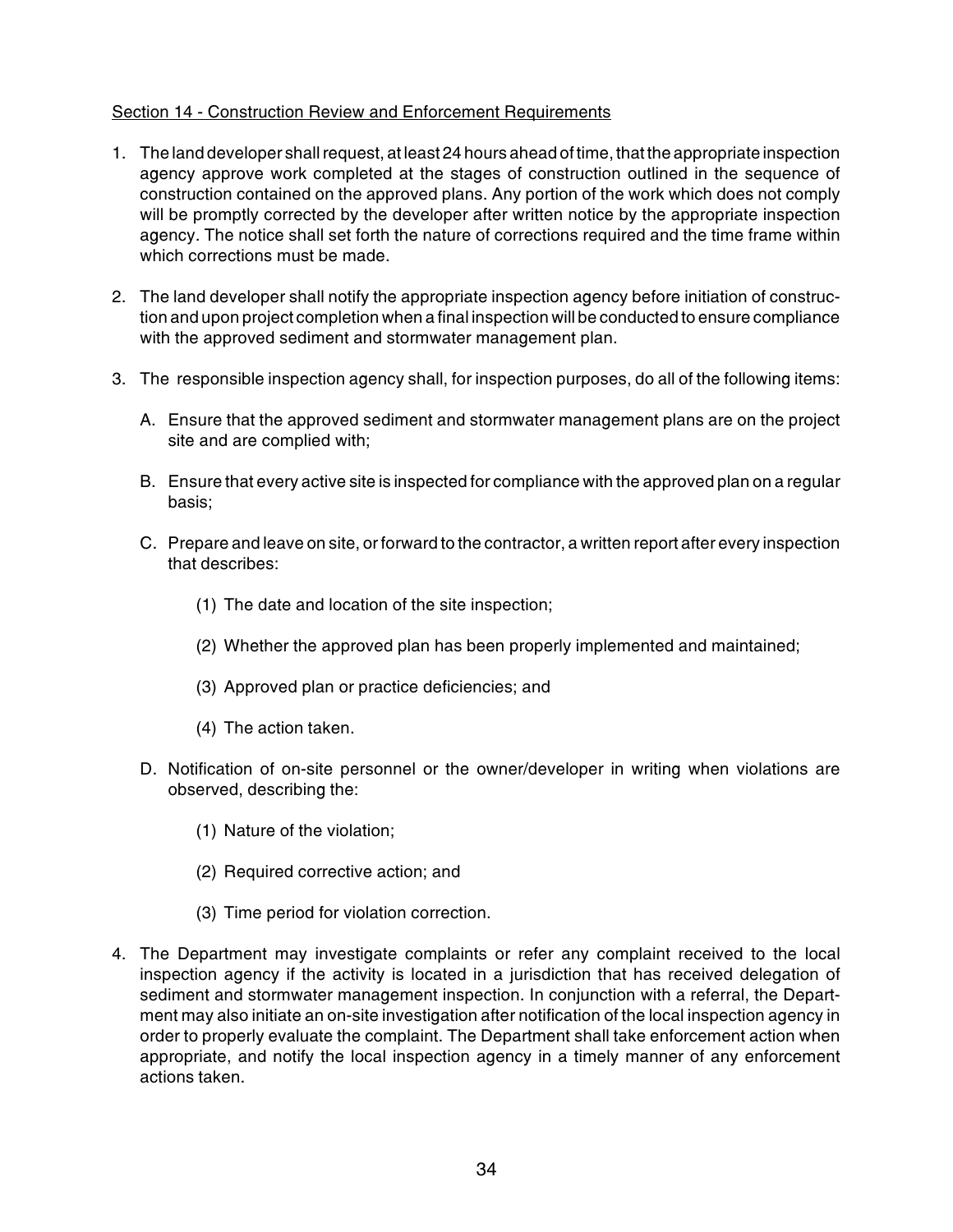- 5. The Department, at its discretion and upon notification to either the owner, developer, or contractor, may visit any site to determine the adequacy of sediment and stormwater management practices. In the event that the Department conducts site inspections, the appropriate inspection agency shall be notified prior to the initiation of any enforcement action. The appropriate inspection agency shall establish a time frame to obtain site compliance. This notification shall, in no way limit the right to the Department to take action subsequent to any provision of these regulations or Chapter. Formal procedures for interaction between the Department and the appropriate inspection agency on site inspection and referral will be developed on an individual basis.
- 6. The appropriate plan approval agency may require a revision to the approved plans as necessary due to differing site conditions. The appropriate plan approval agency shall establish guidelines to facilitate the processing of revised plans where field conditions necessitate plan modification. Where changes to the approved plan are necessary those changes shall be in accordance to the following:
	- A. Major changes to approved sediment and stormwater management plans, such as the addition or deletion of a sediment basin, shall be submitted by the owner/developer to the appropriate plan approval agency for review and approval.
	- B. Minor changes to sediment and stormwater management plans may be made in the field if approved by the construction reviewer and documented in the field review report. The appropriate inspection agency shall develop a list of allowable field modifications for use by the construction reviewer.
- 7. Stormwater management construction shall have inspections accomplished at the following stages:
	- A. Infiltration practices shall be inspected at the commencement, during, and upon completion of construction;
	- B. All ponds shall be inspected at the following stages:
		- (1) Upon completion of excavation to sub-foundation and where required, installation of structural supports or reinforcement for structures, including, but not limited to;
			- (a) Core trenches for structural embankments,
			- (b) Inlet-outlet structures and anti-seep structures, watertight connectors on pipes, and
			- (c) Trenches for enclosed storm drainage facilities.
		- (2) During placement of structural fill, concrete, and installation of piping and catch basins;
		- (3) During backfill of foundations and trenches;
		- (4) During embankment construction; and
		- (5) Upon completion of final grading and establishment of permanent vegetation.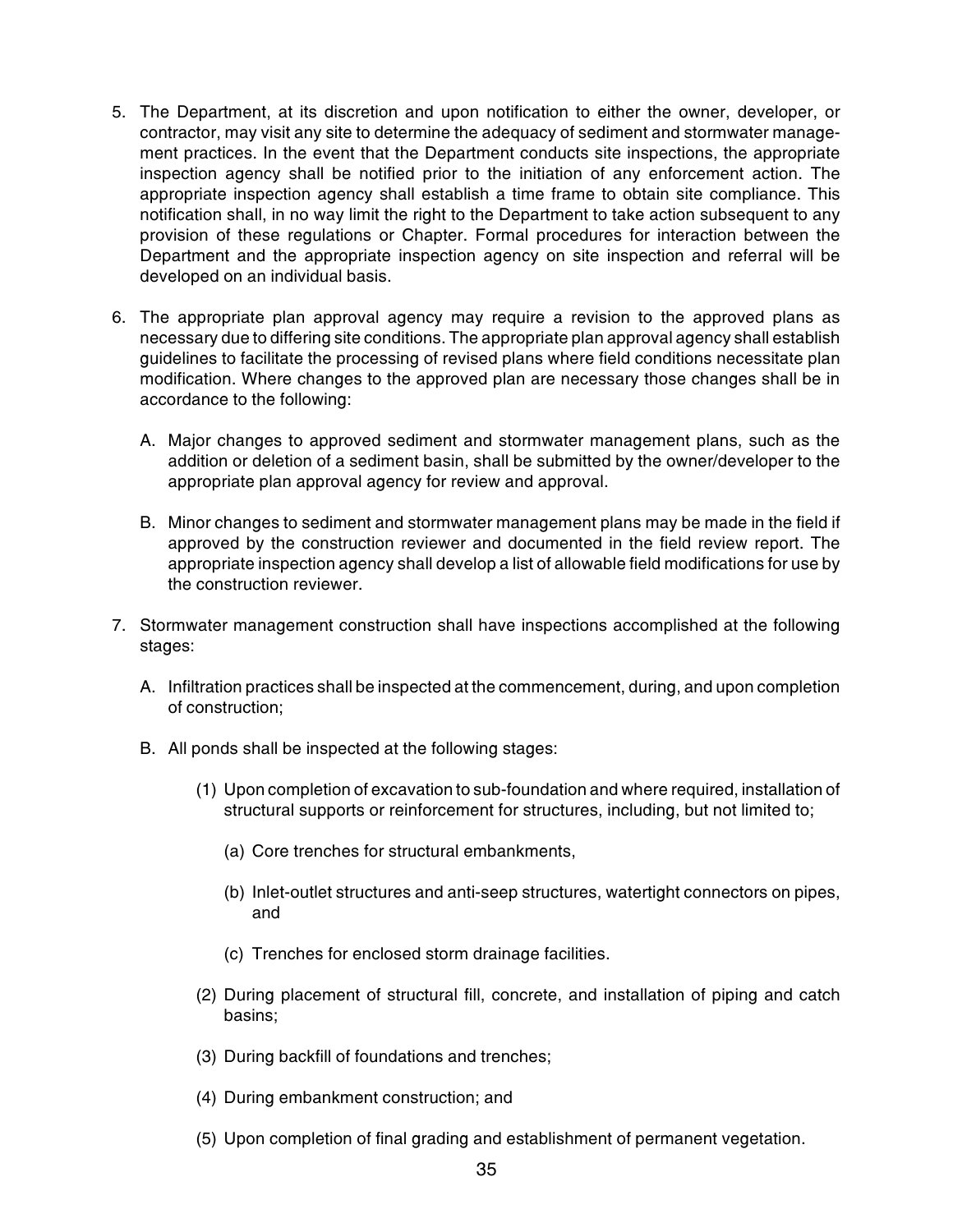- 8. The agency responsible for construction review may, in addition to local enforcement options, refer a site violation to the Department for additional enforcement action.
- 9. Referral of a site violation to the Department may initiate a Departmental construction review of the site to verify site conditions. That construction review may result in the following actions:

A. Notification through appropriate means to the person engaged in a land disturbing activity and the contractor to comply with the approved plan within a specified time frame; and

B. Notification of plan inadequacy, with a time frame for the person engaged in a land disturbing activity to submit a revised sediment and stormwater plan to the appropriate plan approval agency and to receive its approval with respect thereto.

The Department shall notify the local inspection agency in a timely manner of what enforcement action is taken on the site.

- 10. Failure of the person engaged in the land disturbing activity or the contractor to comply with Departmental requirements may result in the following actions in addition to other penalties as provided in Chapter 40.
	- A. The Department shall have the power to issue a cease and desist order to any person violating any provision of Chapter 40 and these regulations by ordering such person to cease and desist from any site work activity other than those actions necessary to achieve compliance with any administrative order.
	- B. The Department may request that the appropriate plan approval agency refrain from issuing any further building or grading permits to the person having outstanding violations until those violations have been remedied.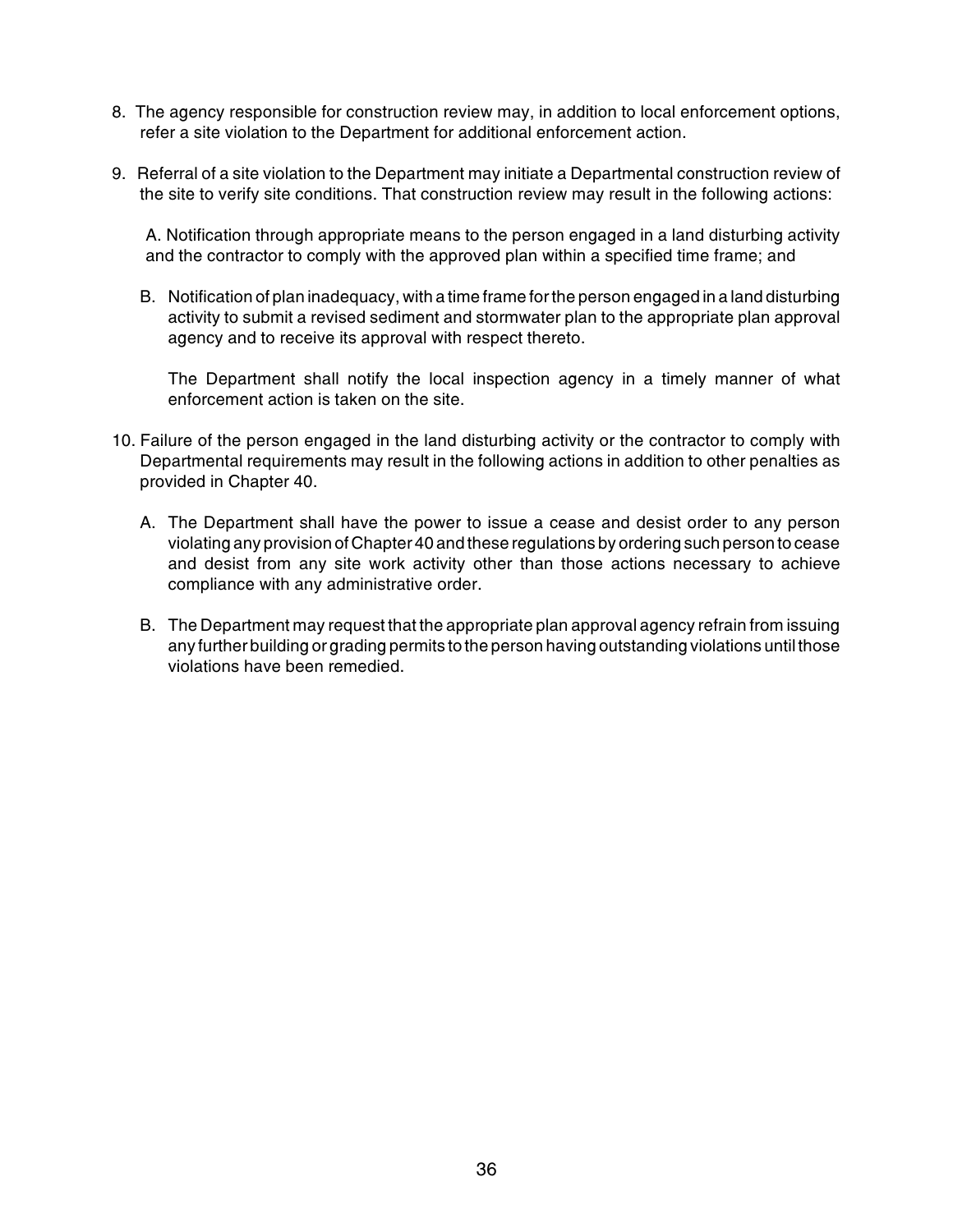#### Section 15 - Maintenance Requirements

- 1. For erosion and sediment control, all practices shall be maintained in accordance with requirements specified in the Delaware Sediment and Erosion Control Handbook dated 1989 or as directed by the construction reviewer.
- 2. Prior to the issuance of any building or grading permit for which stormwater management is required, the responsible plan approval agency shall require the applicant or owner to execute an inspection and maintenance agreement binding on all subsequent owners of land served by the private stormwater management facility. Such agreement shall provide for access to the facility at reasonable times for regular inspection by an inspection agency and for an assessment of property owners to ensure that the stormwater management structure is maintained in proper design working condition.
- 3. The Department encourages, and will provide technical assistance to, any Conservation District or local jurisdiction who chooses to assume the maintenance responsibility for stormwater management structures on, at least, residential lands. Public maintenance provides a reasonable assurance that maintenance will be accomplished on a regular basis.
- 4. The owner or person responsible shall perform or cause to be performed preventive maintenance of all completed stormwater management practices to ensure proper functioning. The responsible inspection agency shall ensure preventive maintenance through inspection of all stormwater management practices. The inspections shall occur at least once each year.
- 5. Inspection reports shall be maintained by the responsible inspection agency on all detention and retention structures and those inspection reports shall include the following items:
	- A. The date of inspection;
	- B. The name of the inspector;
	- C. The condition of:
		- (1) Vegetation,
		- (2) Fences,
		- (3) Spillways,
		- (4) Embankments,
		- (5) Reservoir area,
		- (6) Outlet channels,
		- (7) Underground drainage,
		- (8) Sediment load, or
		- (9) Other items which could effect the proper function of the structure.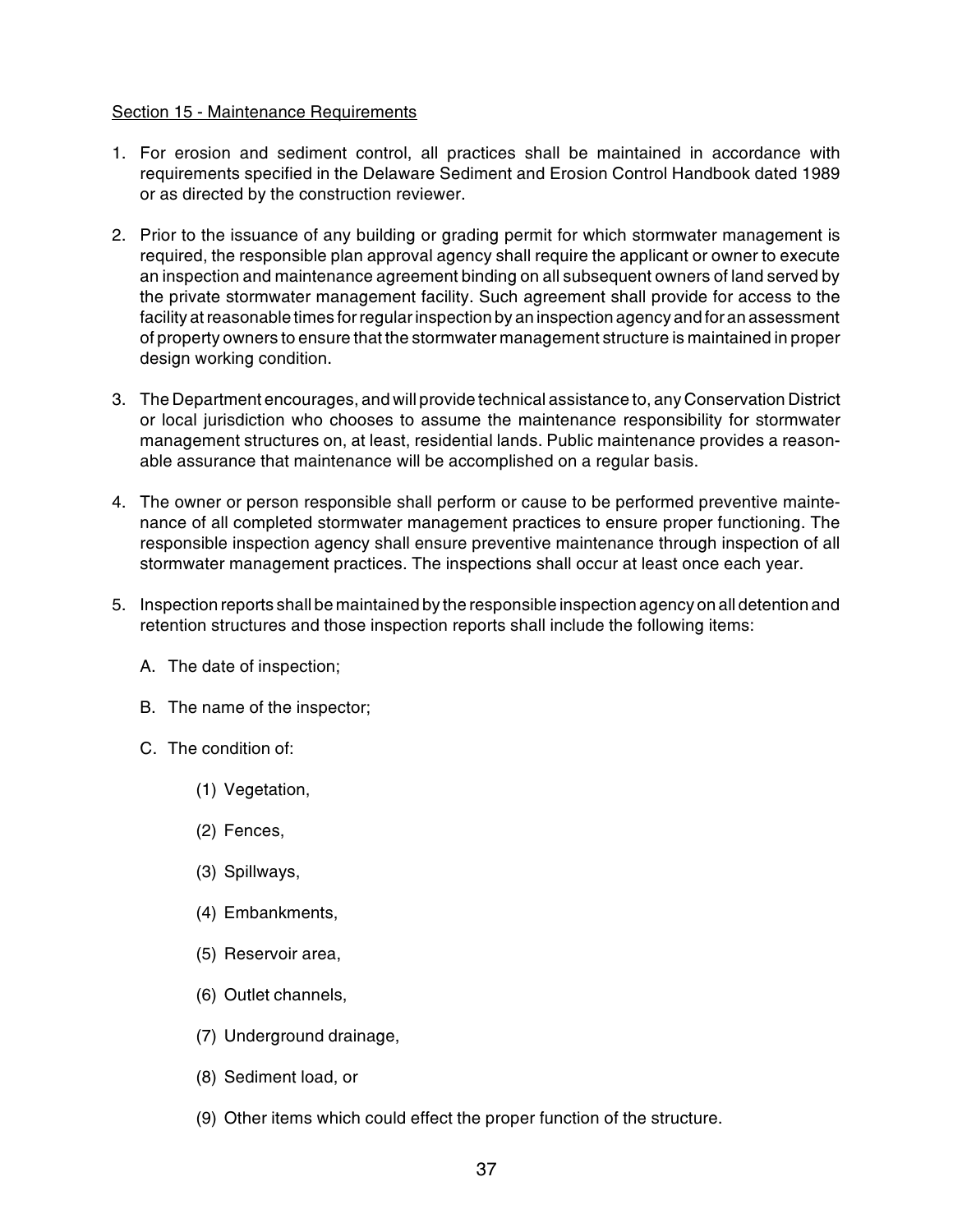- D. Description of needed maintenance.
- 6. Responsible inspection agencies shall provide procedures to ensure that deficiencies indicated by inspections are rectified. The procedures shall include the following:
	- A. Notification to the person responsible for maintenance of deficiencies including a time frame for repairs;
	- B. Subsequent inspection to ensure completion of repairs; and
	- C. Effective enforcement procedures or procedures to refer projects to the Department if repairs are not undertaken or are not done properly.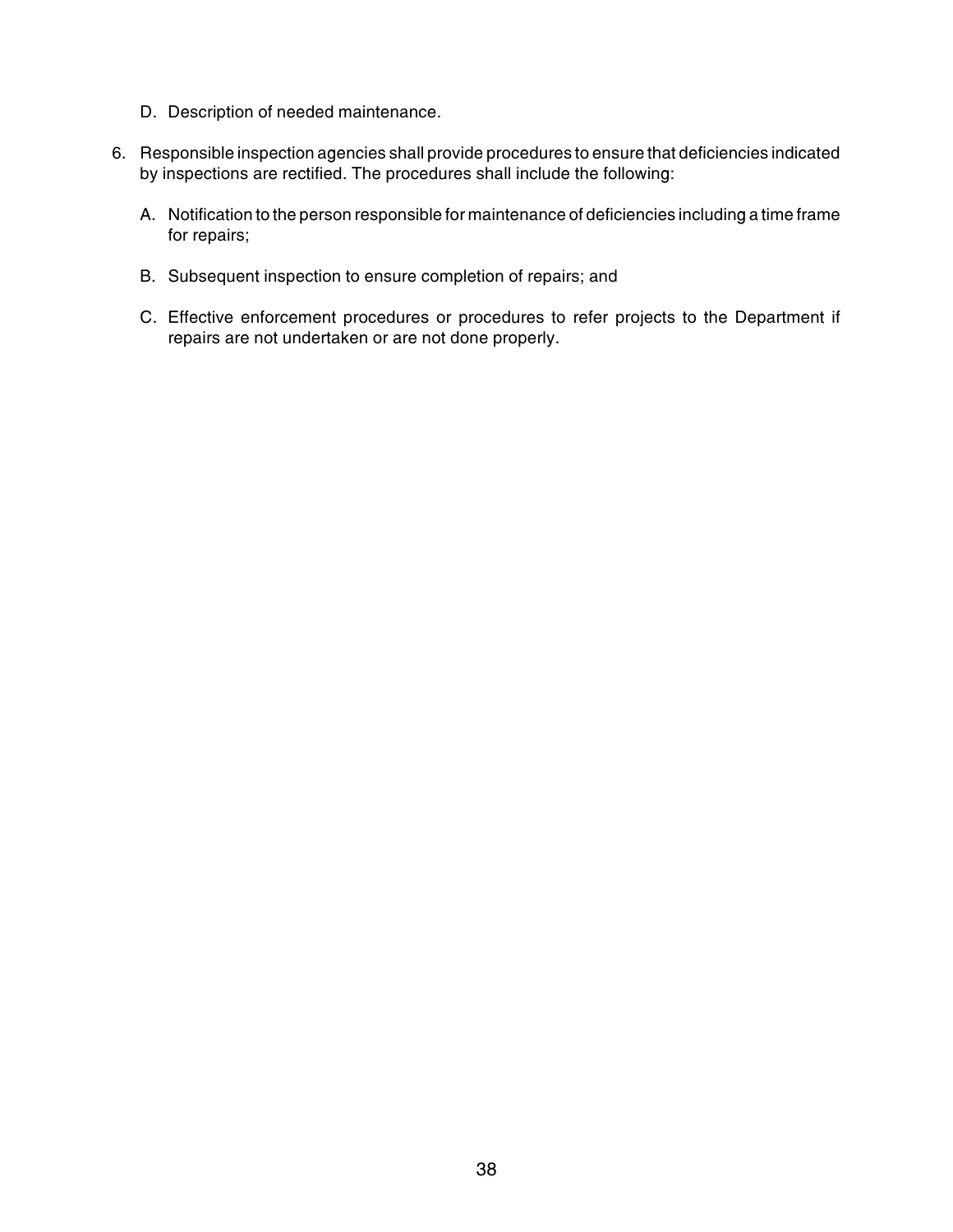#### Section 16 - Penalties

- 1. Any person who violates any rule, order, condition imposed in an approved plan or other provision of these regulations shall be fined not less than \$200 or more than \$2,000 for each offense. Each day that the violation continues shall constitute a separate offense. The Justice of the Peace Courts shall have jurisdiction of offenses brought under this subsection.
- 2. Any person who intentionally, knowingly, and after written notice to comply, violates or refuses to comply with any notice issued pursuant to these regulations shall be fined not less than \$500 or more than \$10,000 for each offense. Each day the violation continues shall constitute a separate offense. The Superior Court shall have jurisdiction of offenses brought under this subsection.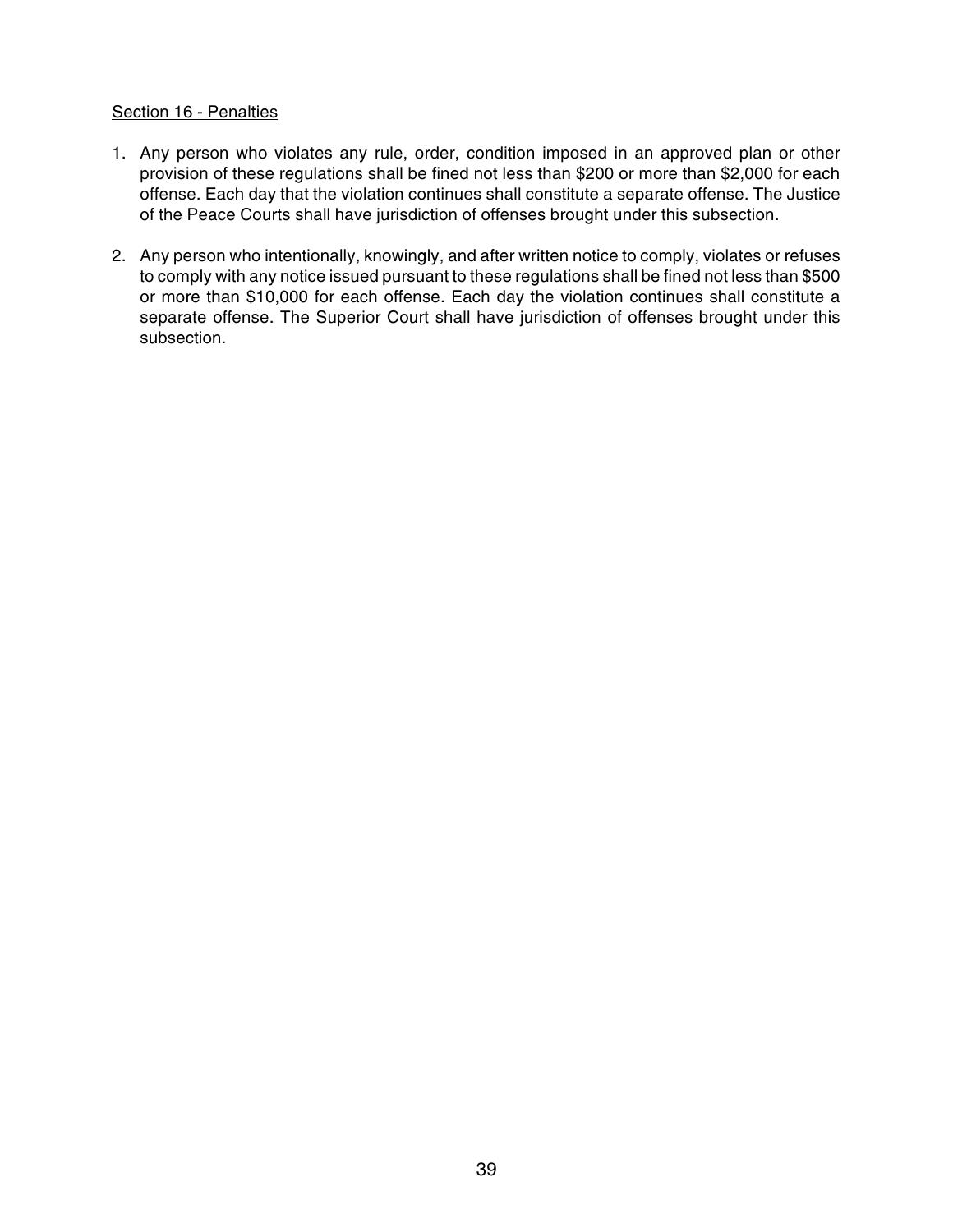## Section 17 - Hearings

The conduct of all hearings conducted pursuant to these regulations shall be in accordance with the relevant provisions of Delaware Code, Title 7, Chapter 60.